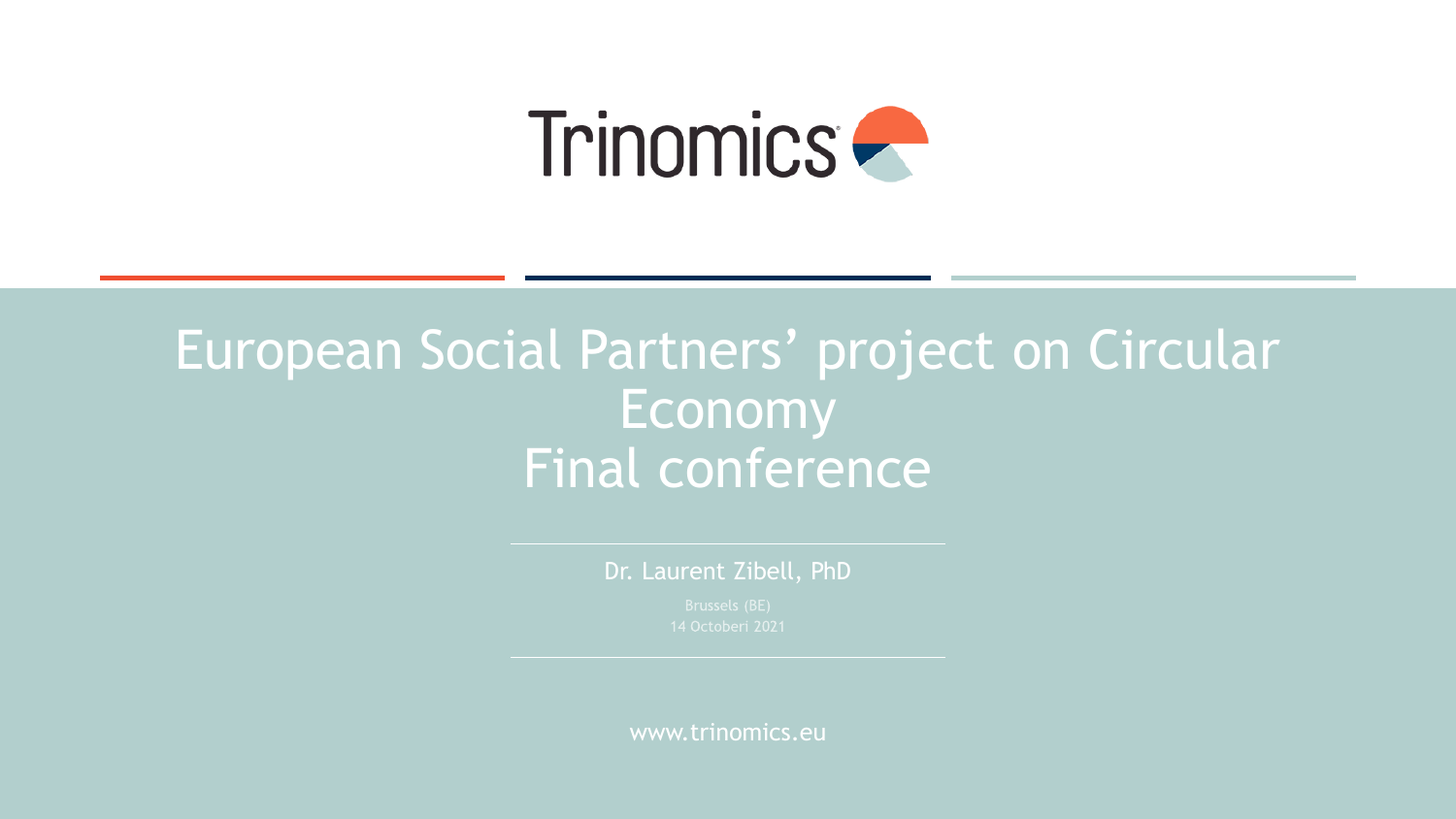## EU consumption per capita exceeds planetary boundaries





Times the planetary boundary has been transgressed

![](_page_1_Picture_4.jpeg)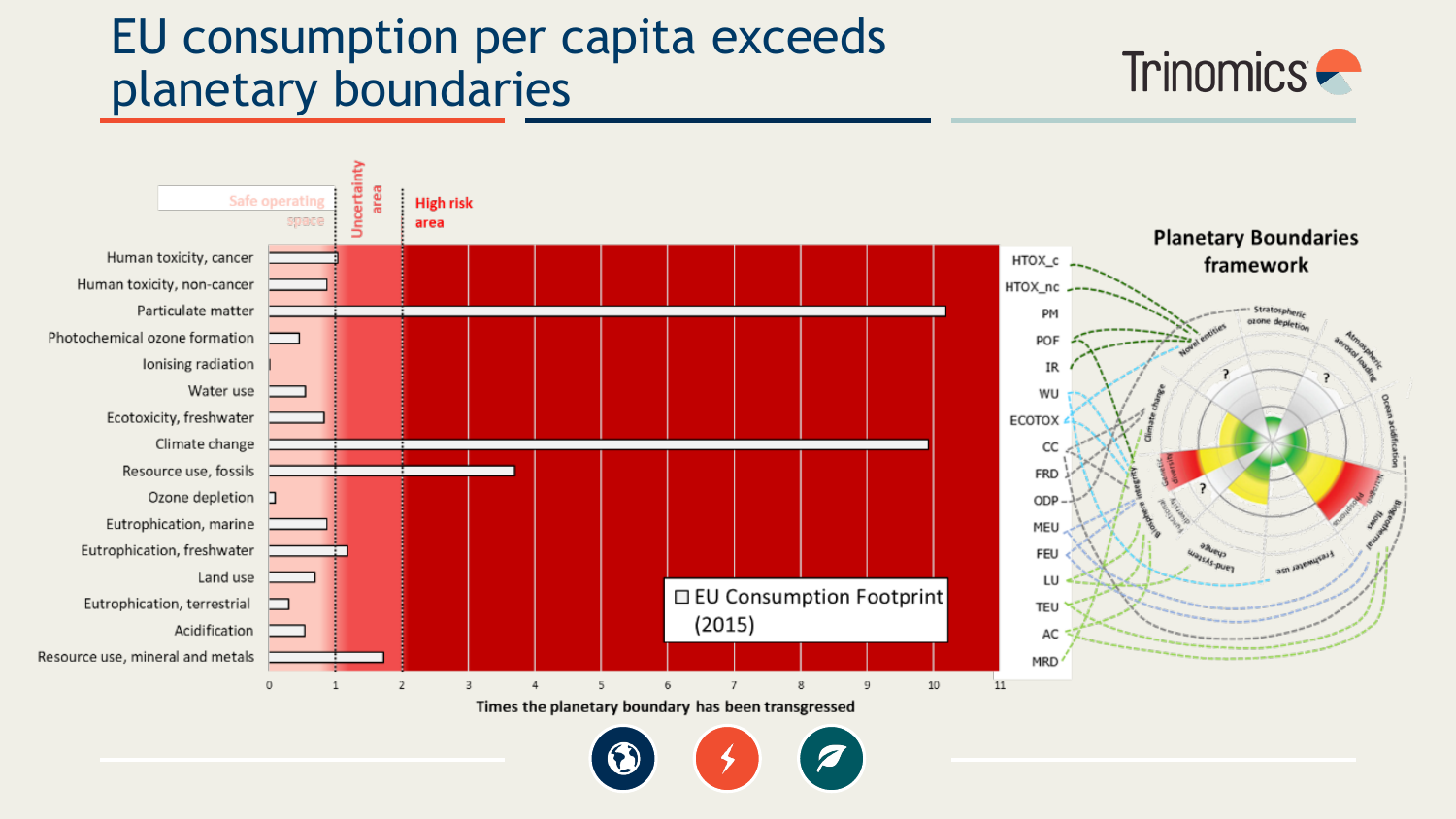![](_page_2_Picture_1.jpeg)

The non-use phases represent:

- **50** to **60**% of the impact on **climate change**  CC of EU consumption (according to the modelling used)
- **93** to **96%** of the impact on resource use minerals and metals – MRD
- **65** to **75%** of the impact on particulate matter PM
- **35** to **60%** of the impact on the resource use, fossils FRD

Source: JRC (2019) – Sala S., Benini L., Beylot A., Castellani V., Cerutti A., Corrado S., Crenna E., Diaconu E., Sanyé-Mengual E., Secchi M., Sinkko T., Pant R (2019) Consumption and Consumer Footprint: methodology and results. Indicators and Assessment of the environmental impact of EU consumption, Fig. 58.

![](_page_2_Picture_8.jpeg)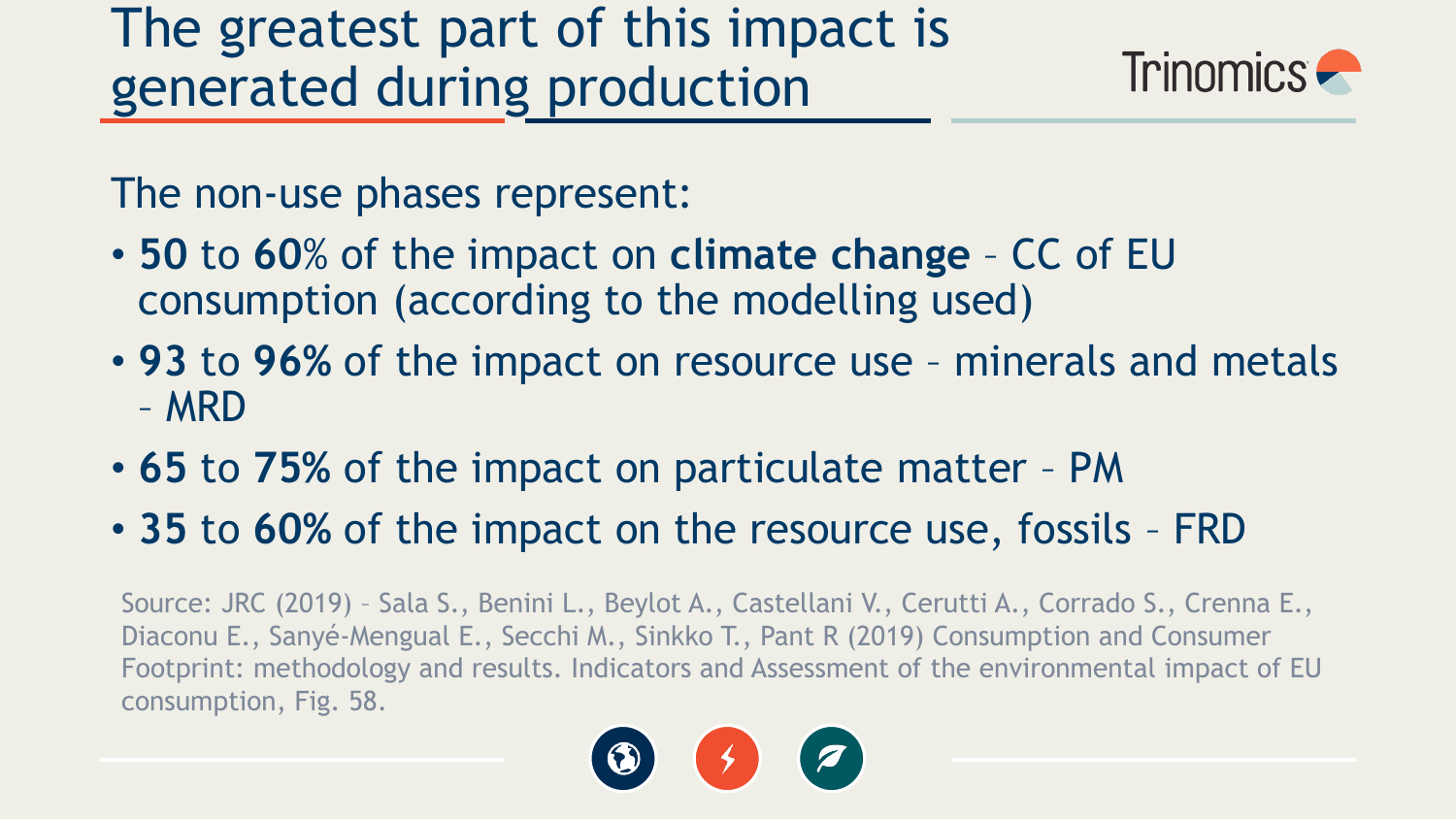# What is Circular Economy?

![](_page_3_Picture_1.jpeg)

• European Commission "Circular Economy Action Plan" of 2015 definition:

> An economy "*where the value of products, materials and resources is maintained in the economy for as long as possible, and the generation of waste minimised*".

• A central component of the EU's efforts to develop a sustainable, low carbon, resource efficient and competitive economy

![](_page_3_Picture_5.jpeg)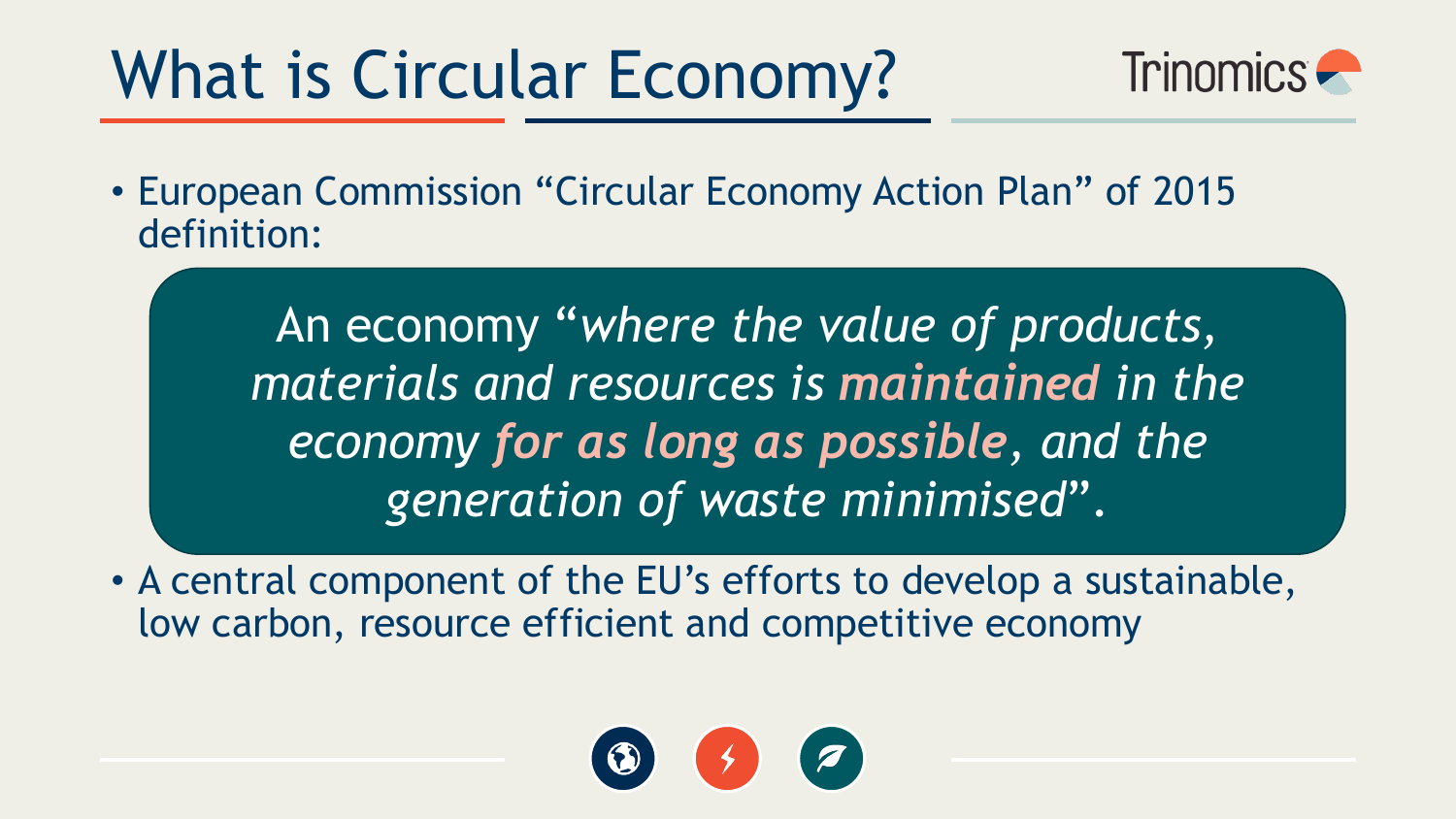#### Circular Economy: illustration Trinomics –

![](_page_4_Figure_1.jpeg)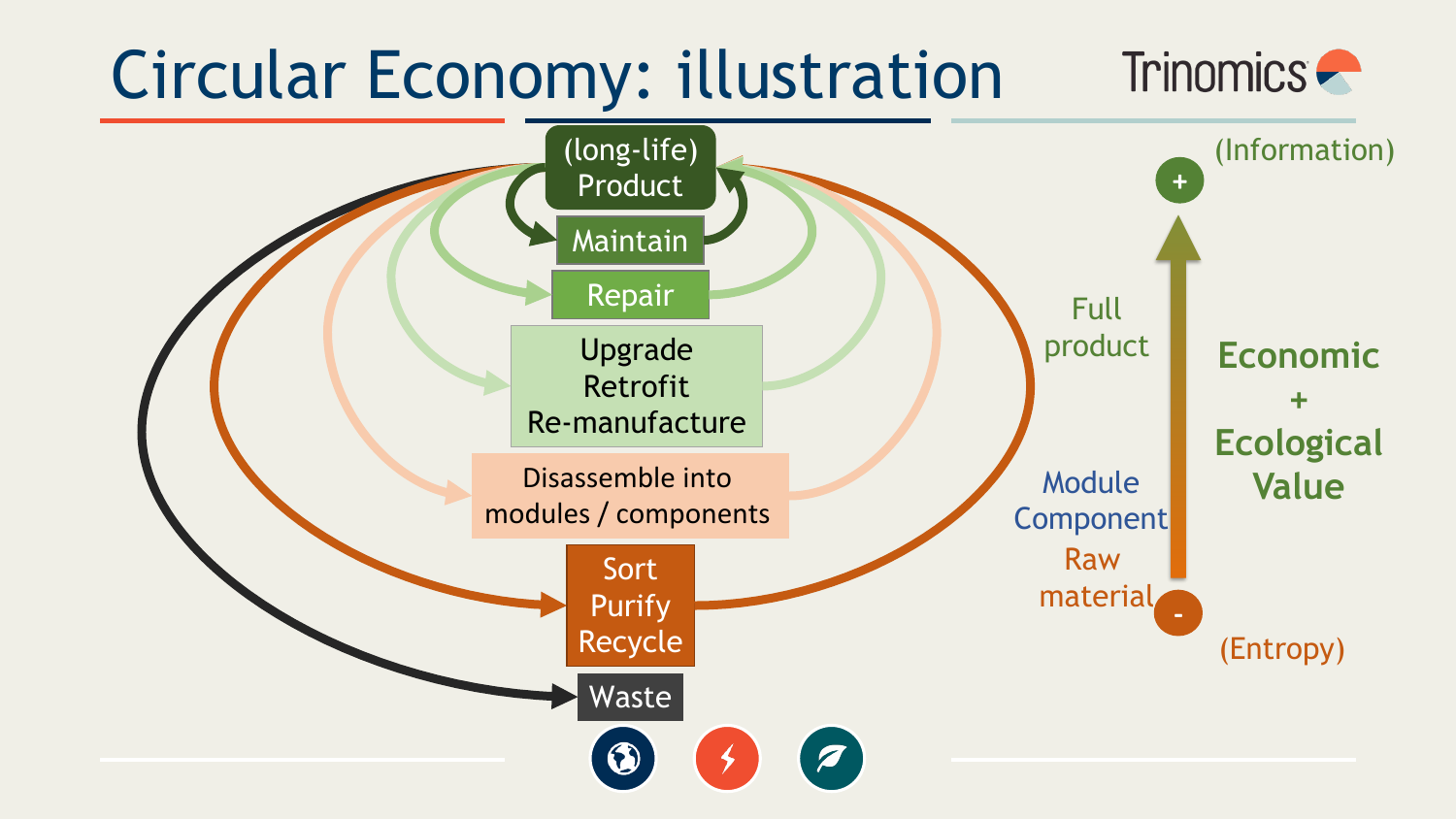![](_page_5_Picture_1.jpeg)

• **Longer lifetime** of products via:

oBetter design and manufacture o More maintenance, repair, upgrade, re-use

### • **More intense use** via:

 $\circ$  Sharing oLending or leasing models

### • **Less use of primary basic metals, materials or chemicals** via:

oUse of **sustainably-sourced renewable** materials

oUse of **recycled** materials:

- **EXECUTER PRECYCLABLE products and materials**
- Avoidance of hazardous substances
- Higher-quality sorting
- **E** Increased recycling

![](_page_5_Picture_13.jpeg)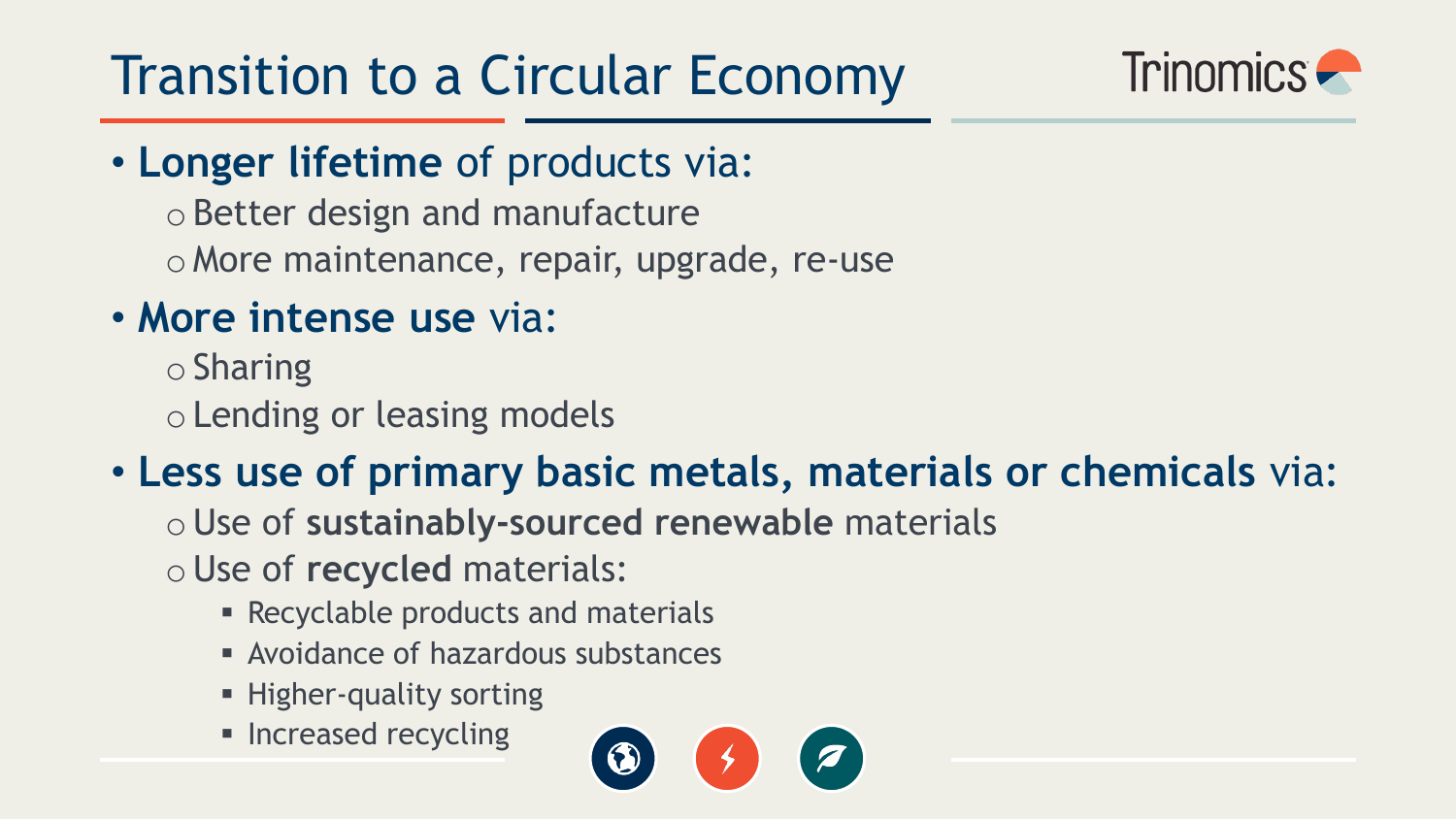![](_page_6_Picture_1.jpeg)

• **Longer lifetime** of products via:

oBetter design and manufacture o More maintenance, repair, upgrade, re-use

• **More intense use** via:

 $\circ$  Sharing oLending or leasing models

Combined effect: less impact

### • **Less use of primary basic metals, materials or chemicals** via:

oUse of **sustainably-sourced renewable** materials

oUse of **recycled** materials:

- **EXECUTER PRECYCLABLE products and materials**
- Avoidance of hazardous substances;
- **EXPLOSE:** Higher-quality sorting
- **E** Increased recycling

![](_page_6_Picture_14.jpeg)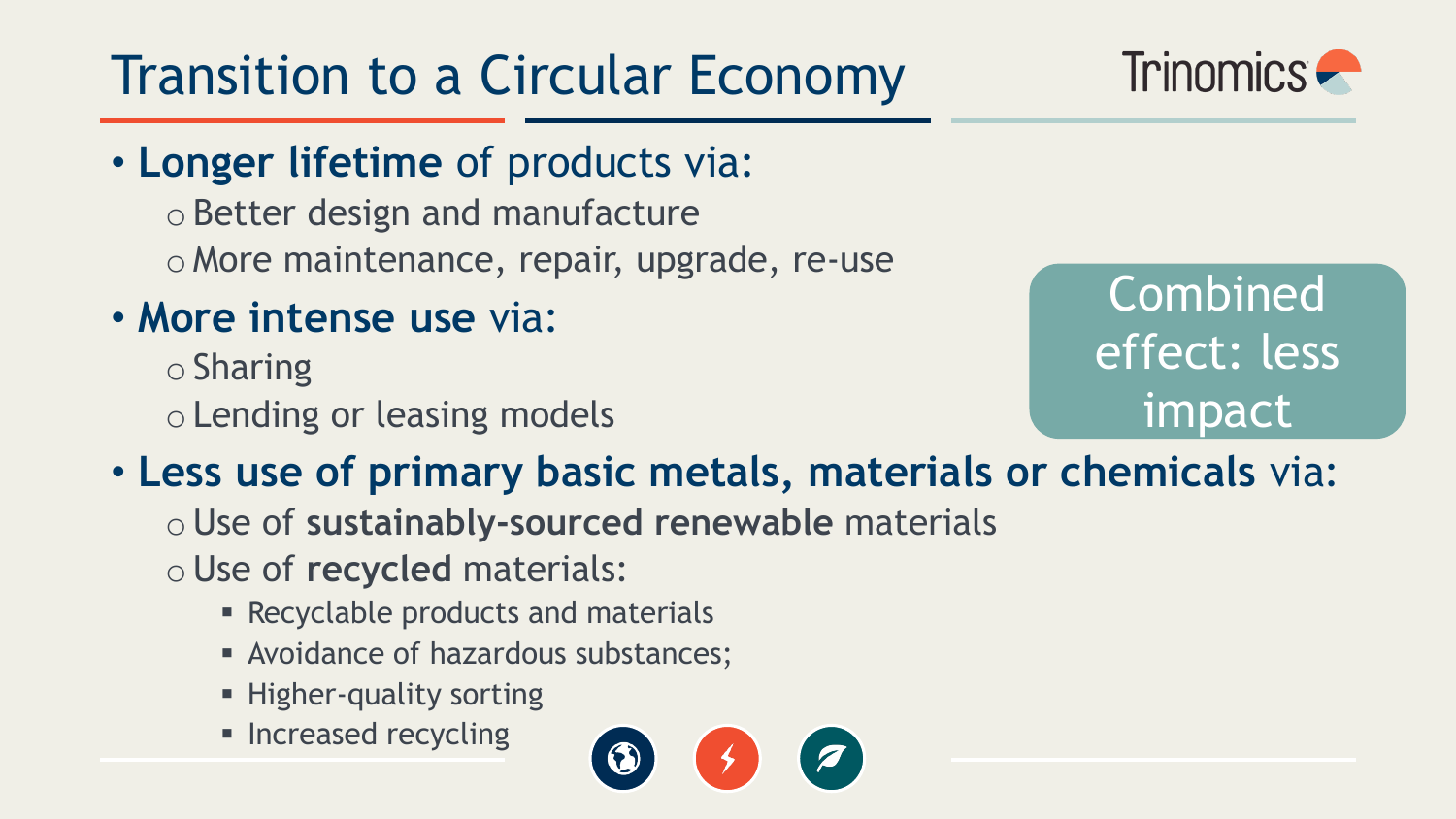#### Circular Economy Action Plan 2015 Trinomics **C**

"Closing the loop - An EU action plan for the Circular Economy" COM(2015) 614 final

- Requirements on products: **durability**, **repairability**, **recyclability**
- **Extended Producer Responsibility** at end of life
- Guidance on and promotion of **industrial symbiosis**
- Research on **premature obsolescence**
- Circular Economy criteria in **Green Public Procurement**
- More ambitious **recycling targets** for municipal waste
- **Quality standards** for secondary raw materials
- Reflection on the handling of **legacy hazardous substances** in products being recycled
- **Plastics**: ban of some single-use items
- Food waste, Critical Raw Materials, construction and demolition waste, biobased materials
- **Research & Innovation**

![](_page_7_Picture_13.jpeg)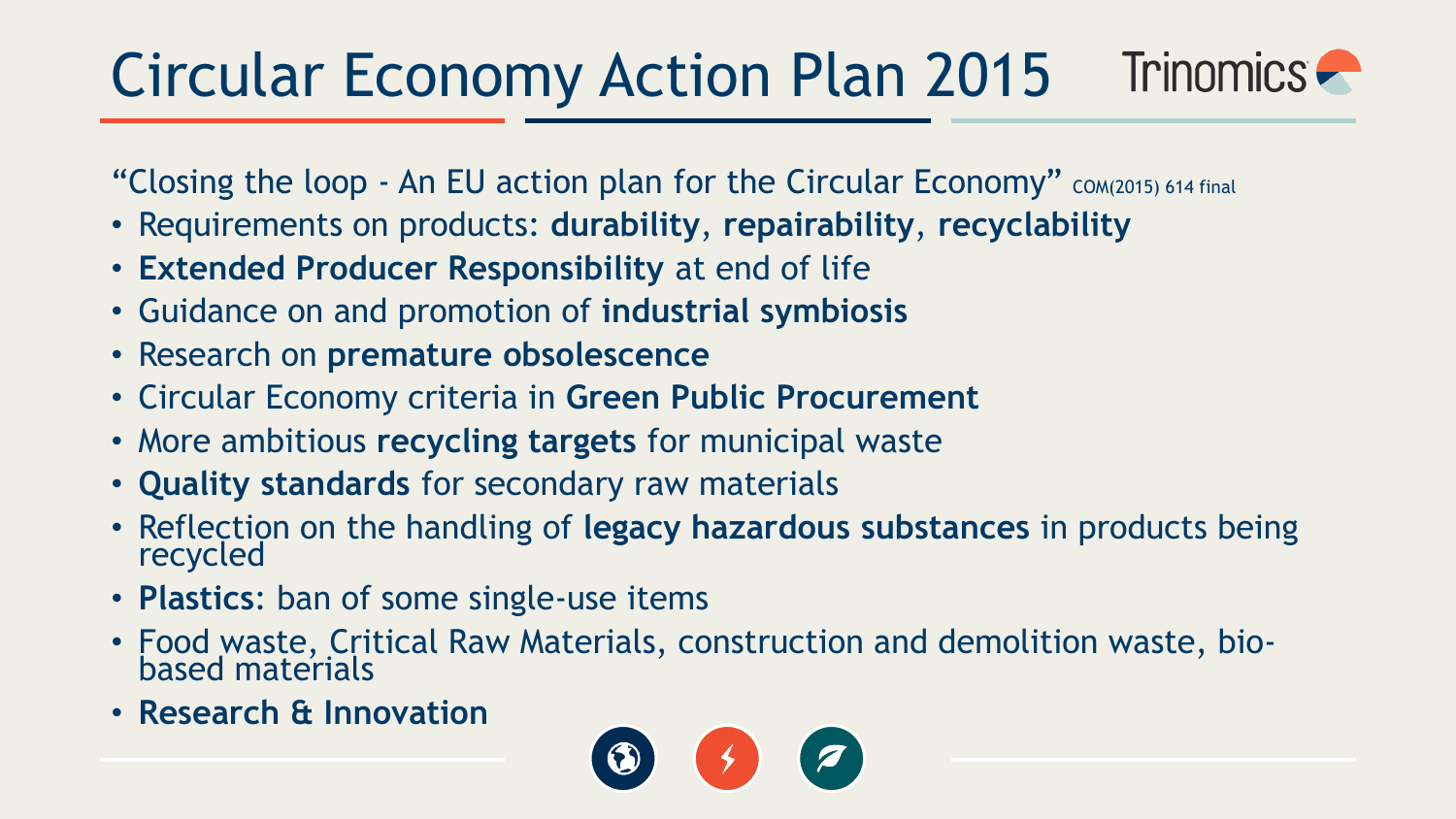#### Trinomics **Primary** Circular Economy Action Plan 2015

"Closing the loop - An EU action plan for the Circular Economy" COM(2015) 614 final

- Requirements on products: **durability**, **repairability**, **recyclability**
- **Extended Producer Responsibility** at end of life
- Guidance on and promotion of **industrial symbiosis**
- Research on **premature obsolescence**
- Circular Economy criteria in **Green Public Procurement**
- More ambitious **recycling targets** for municipal waste
- **Quality standards** for secondary raw materials
- Reflection on the handling of **legacy hazardous substances** in products being recycled
- **Plastics**: ban of some single-use items
- Food waste, Critical Raw Materials, construction and demolition waste, biobased materials
- **Research & Innovation**

![](_page_8_Picture_13.jpeg)

Setting the stage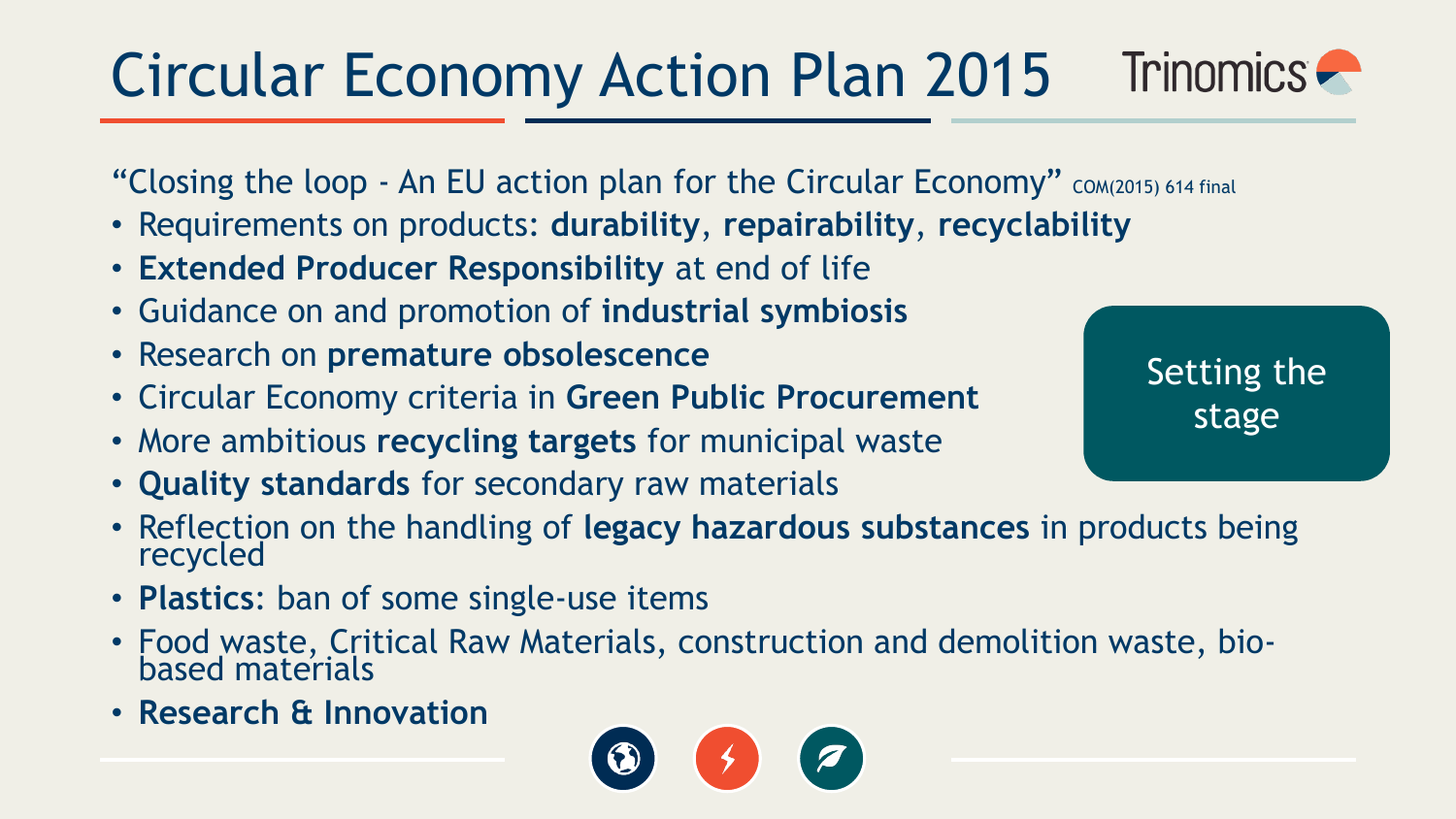#### Trinomics – Circular Economy Action Plan 2020

Circular Economy Action Plan - For a cleaner and more competitive Europe COM/2020/98 final

- **Sustainable Product Initiative** on Eco-design + product passport + support for circular business models
- **Right to repair**, Substantiating green claims
- Mandatory **Green Public Procurement** criteria
- Circularity criteria in revision of **Industrial Emissions Directive**
- **Priority application** to ICT, batteries, packaging, plastics, textiles, construction, food, water, nutrients
- Higher targets for recycling of **municipal waste**
- Requirements for **recycled material content** in products
- Restrictions to **extra-EU export of waste**

![](_page_9_Picture_10.jpeg)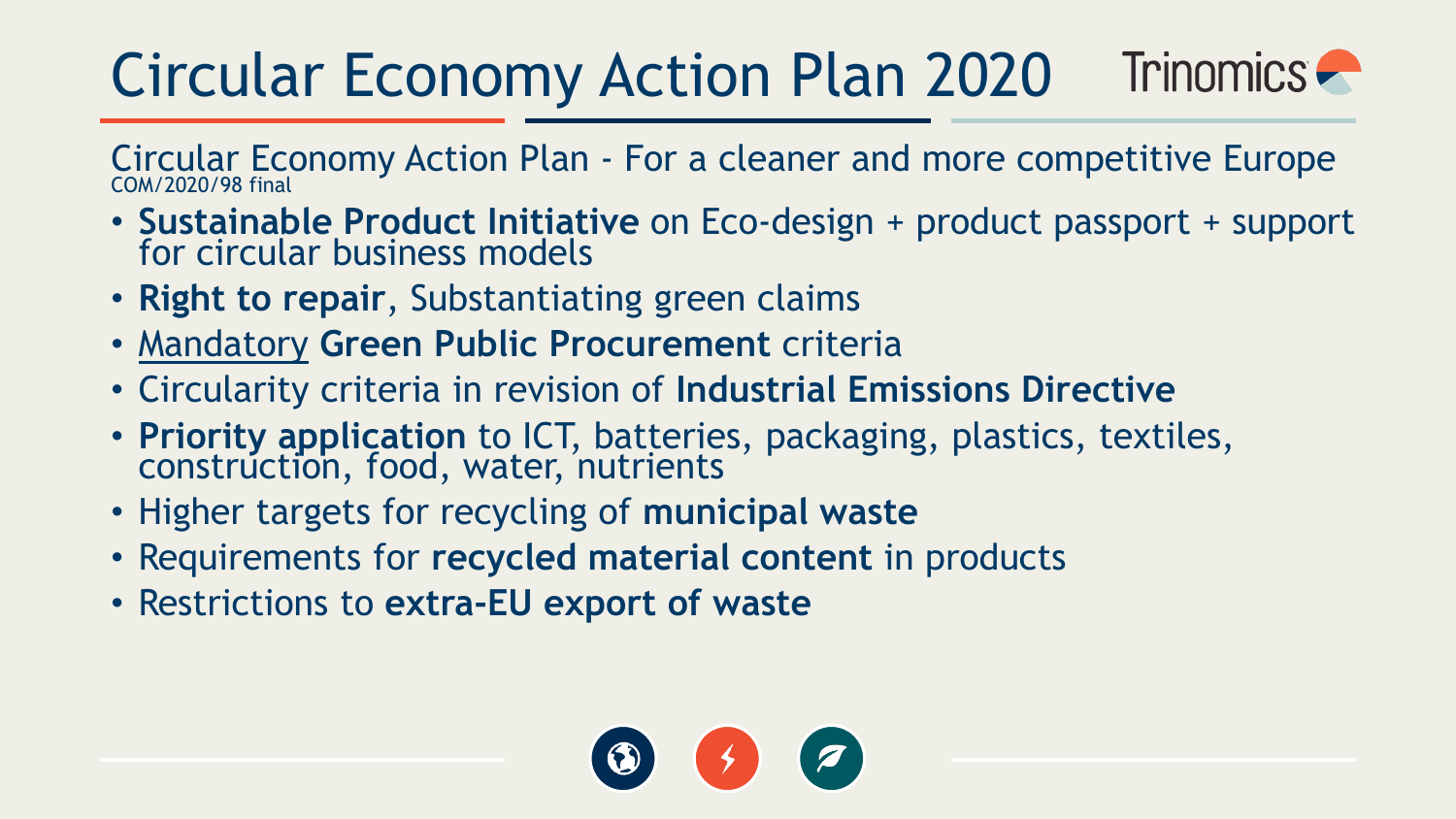#### Trinomics – Circular Economy Action Plan 2020

Circular Economy Action Plan - For a cleaner and more competitive Europe COM/2020/98 final

- **Sustainable Product Initiative** on Eco-design + product passport + support for circular business models
- **Right to repair**, Substantiating green claims
- Mandatory **Green Public Procurement** criteria
- Circularity criteria in revision of **Industrial Emissions Directive**
- **Priority application** to ICT, batteries, packaging, plastics, textiles, construction, food, water, nutrients
- Higher targets for recycling of **municipal waste**
- Requirements for **recycled material content** in products
- Restrictions to **extra-EU export of waste**

Increasing the ambition

![](_page_10_Picture_11.jpeg)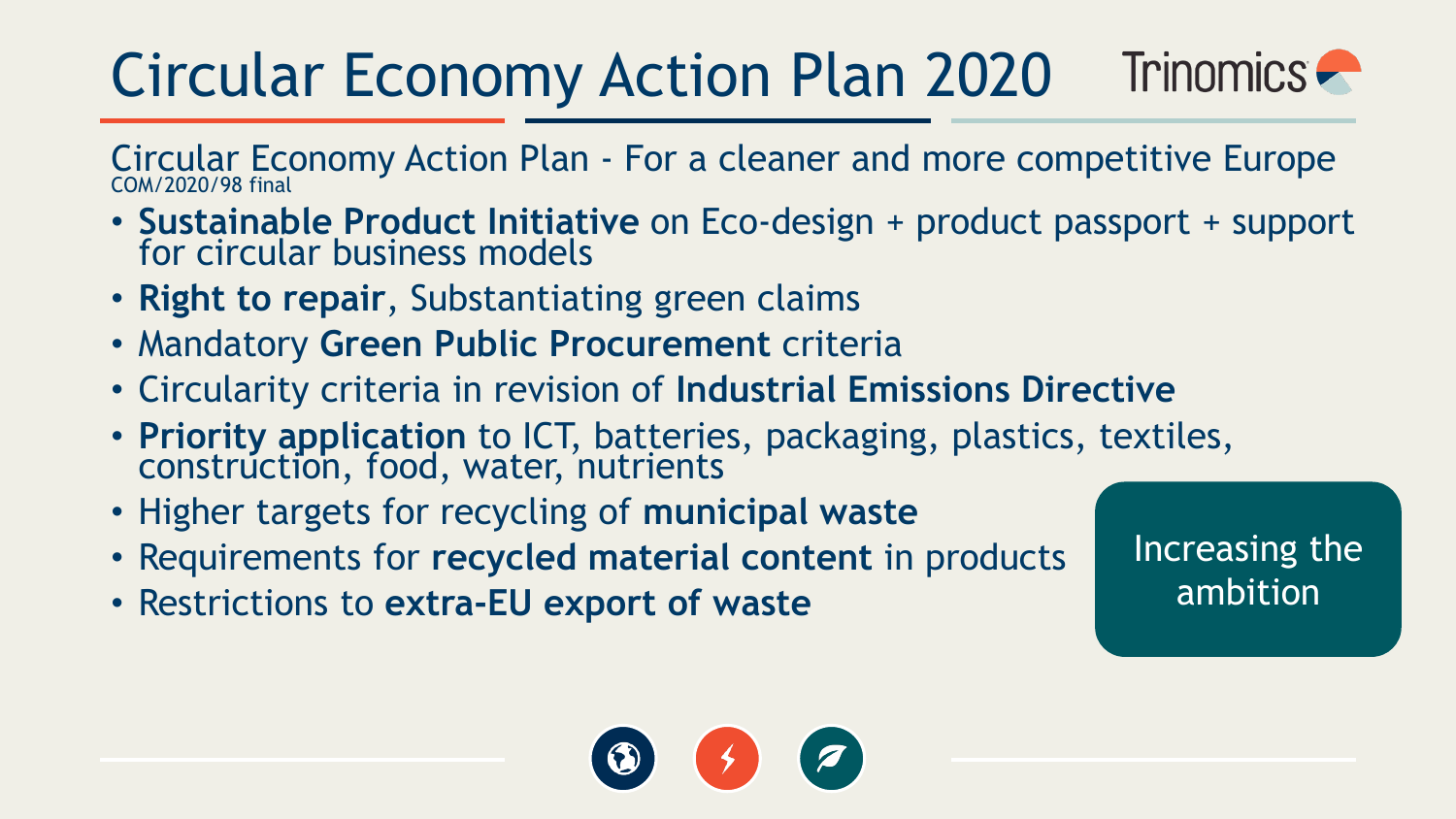![](_page_11_Picture_0.jpeg)

## Circular Economy indicators

![](_page_11_Picture_2.jpeg)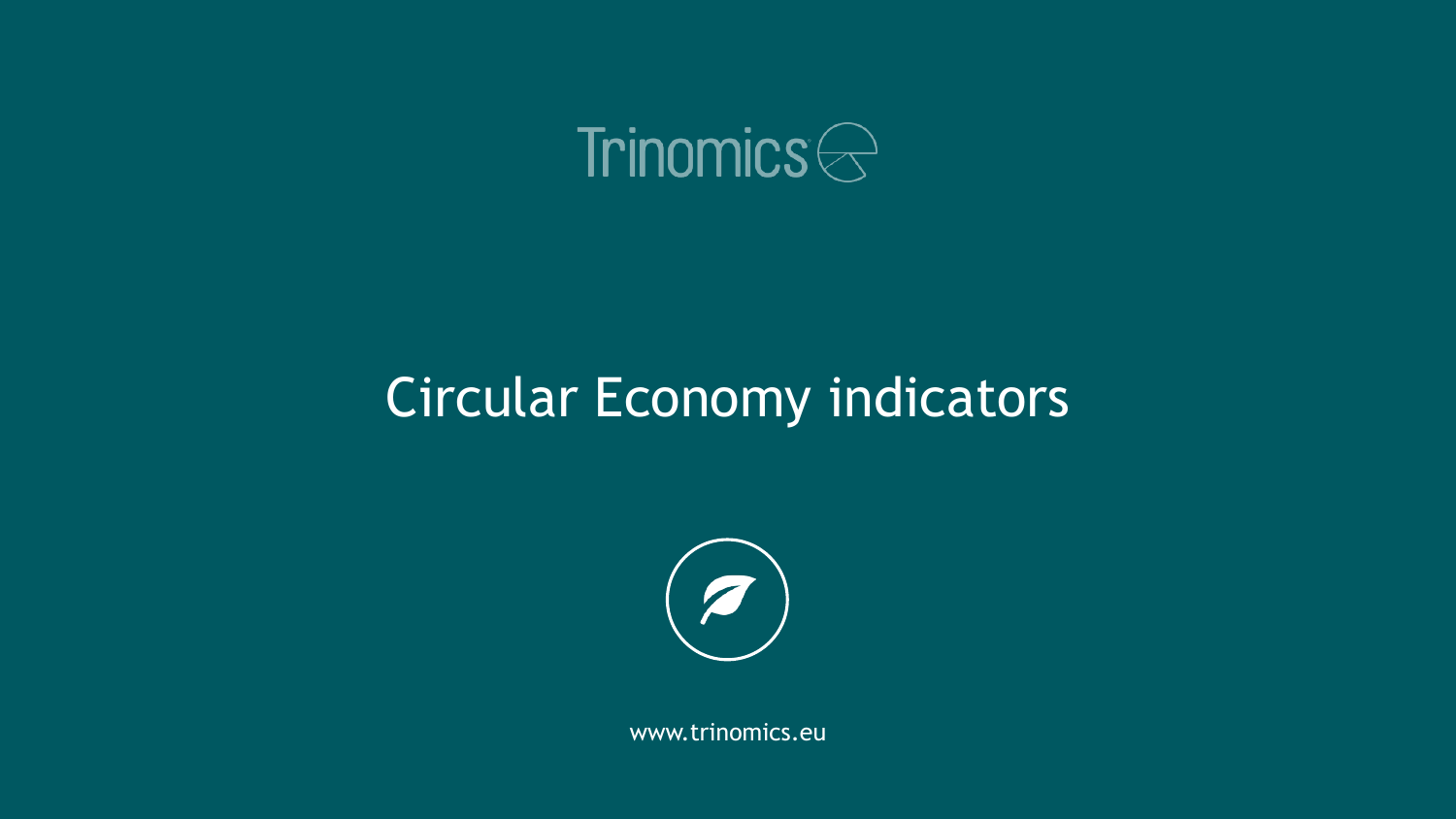# Circular Economy indicators

![](_page_12_Picture_1.jpeg)

#### **Material flow diagrams 2017 for**

European Union (27 countries) Gigatonnes

![](_page_12_Figure_4.jpeg)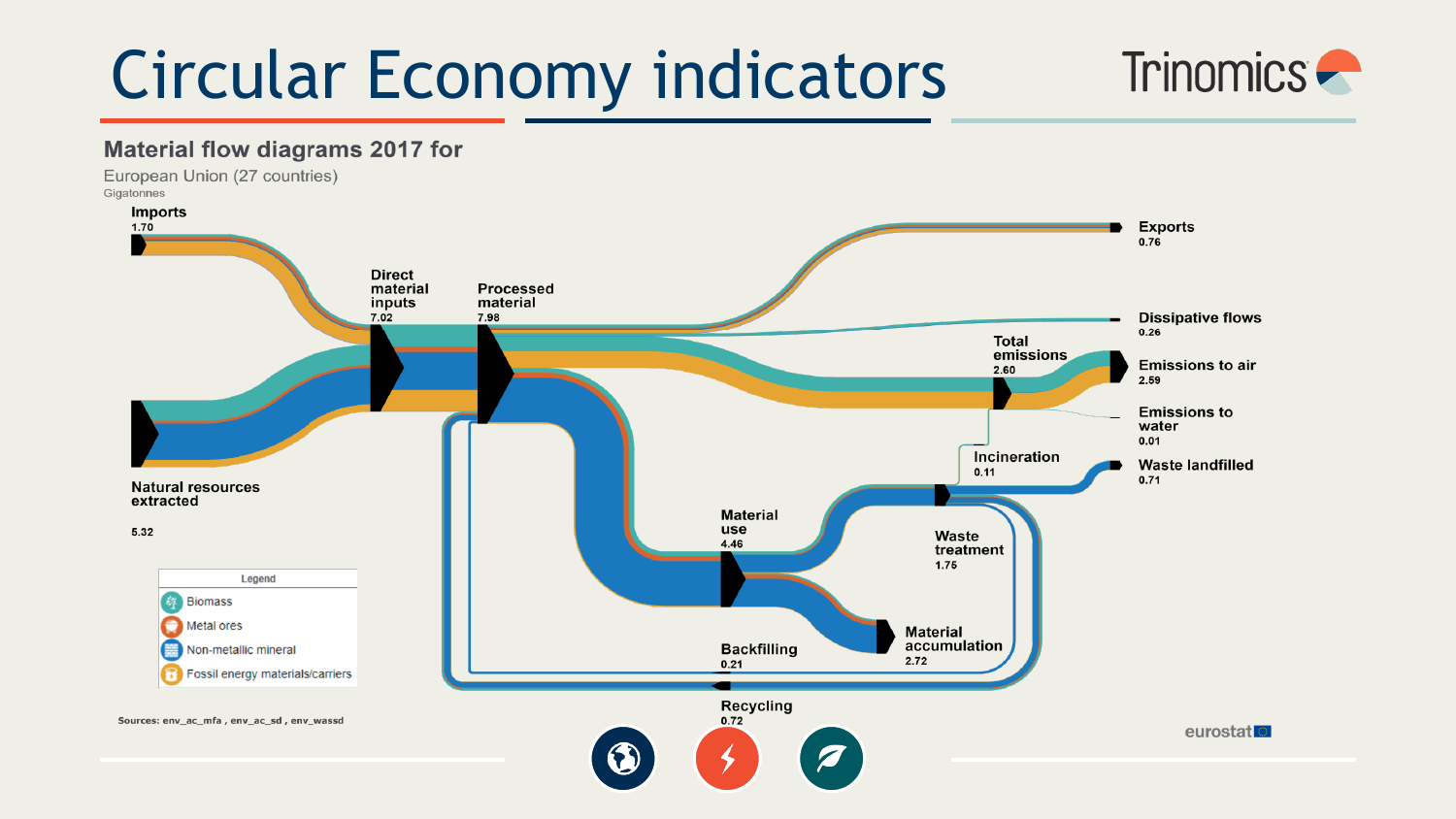# Circular Economy indicators

![](_page_13_Figure_1.jpeg)

Trinomics **-**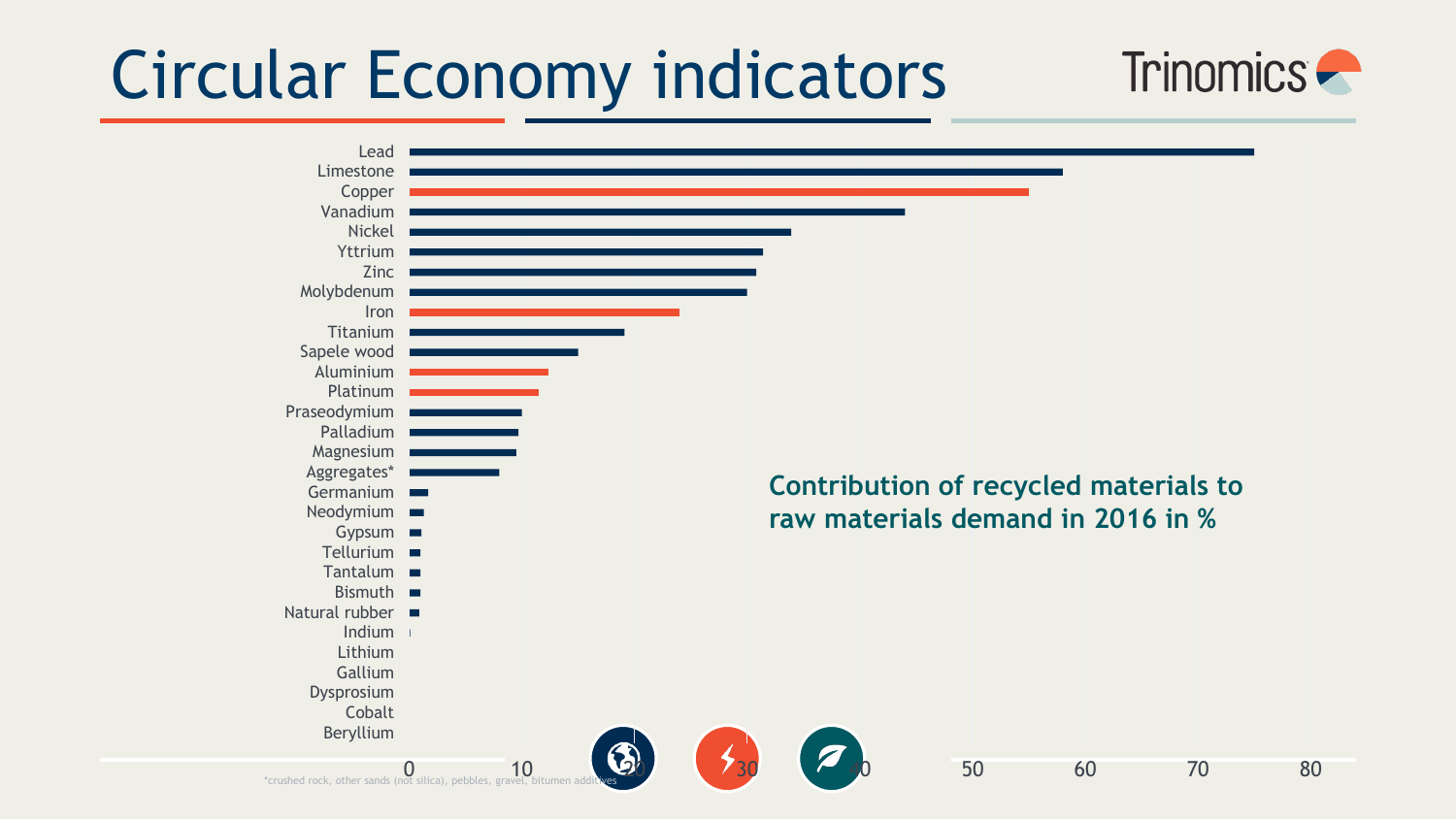![](_page_14_Picture_0.jpeg)

## Impacts on employment volume and competitive position

![](_page_14_Picture_2.jpeg)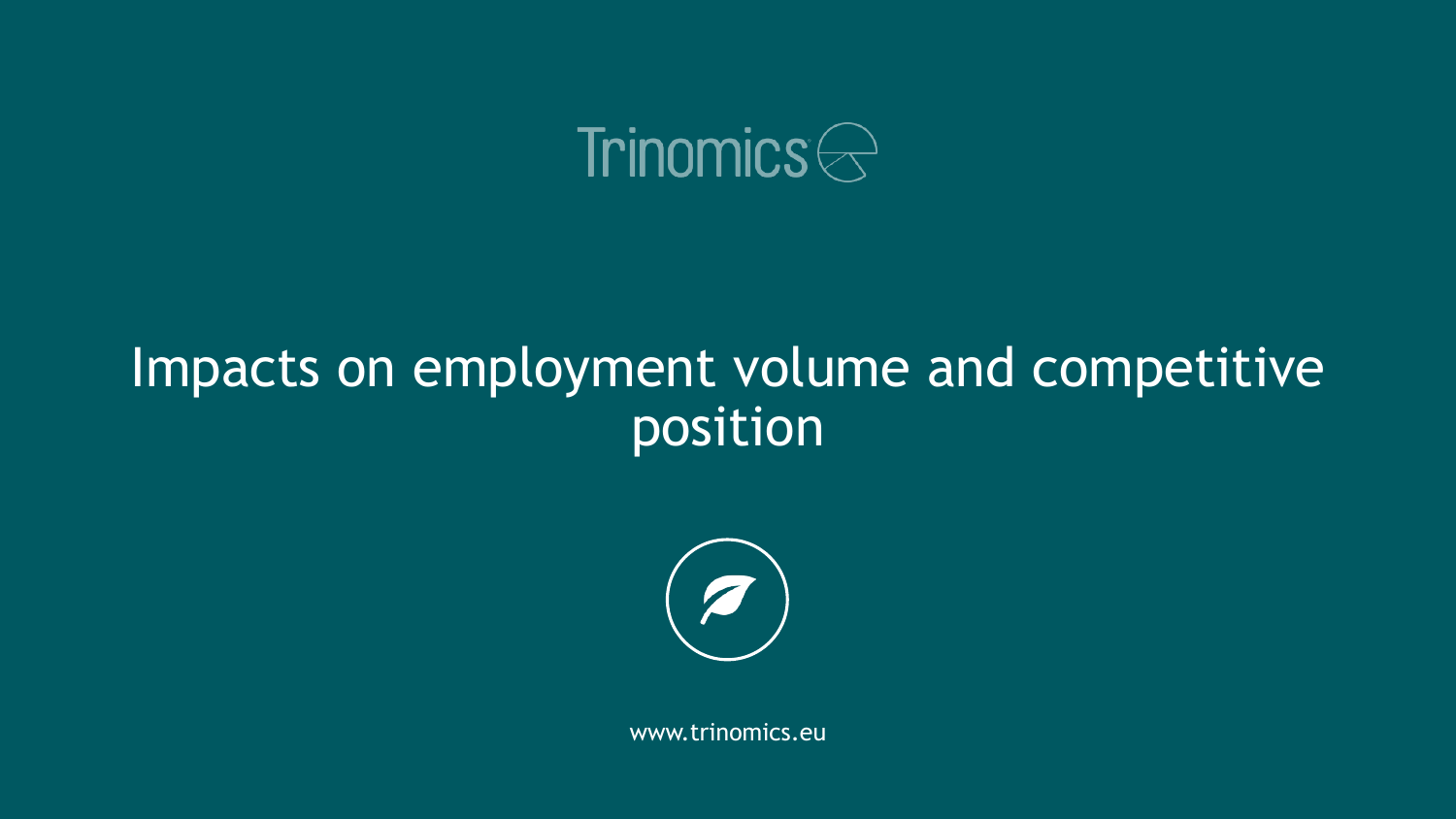![](_page_15_Picture_1.jpeg)

- Convergent quantitative studies + interviews
- Limited, but **positive**, overall impact: + 250 to 700 thousand jobs for EU (0-2% increase in employment)
- Sector **contrasts**:
	- o**Positive**: waste management, repair, maintenance, recycling, remanufacturing, re-use
	- o**Negative:** extractive; primary basic metals, materials & chemicals; some durable goods
	- o**Uncertainties**: retail, construction, textile & clothing
- Depends upon policy, technological innovation, and the capacity of sectors to adapt and capitalize on new opportunities

![](_page_15_Picture_9.jpeg)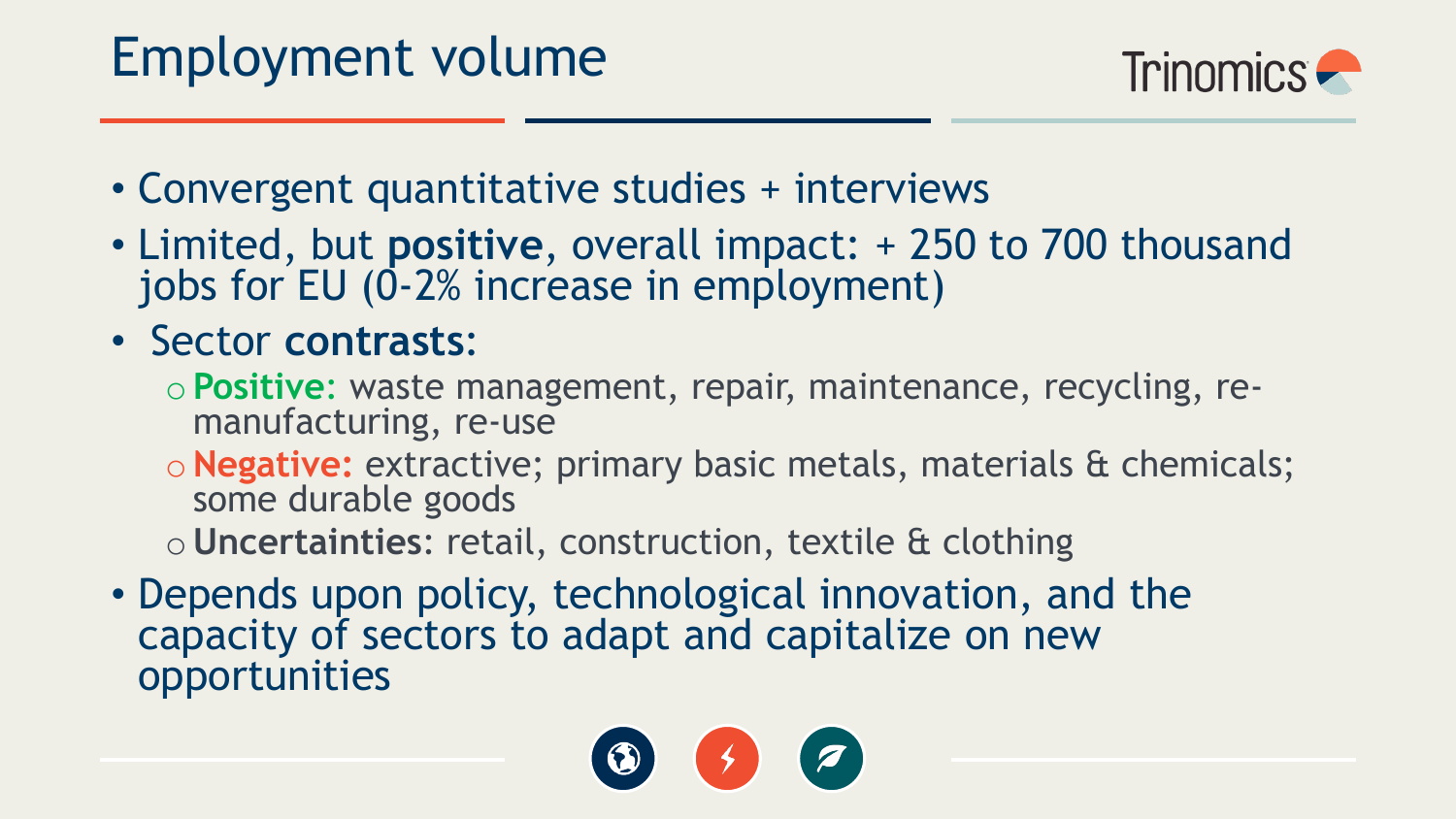# Competitive position

![](_page_16_Picture_1.jpeg)

### • Interviews

### • **Positive** effects on **non-cost** competitiveness

oBetter match with **customer expectations** and **societal trends** o**Higher-quality** products oAnticipation of **regulatory change** oHigher **attractiveness** of sectors for young + qualified workers

### • **Potential issues** on **cost** competitiveness

o Higher price of secondary materials vs. primary oNeed to ensure a level-playing field vs. less sustainable companies o Investment needs (esp. for SMEs)

![](_page_16_Picture_7.jpeg)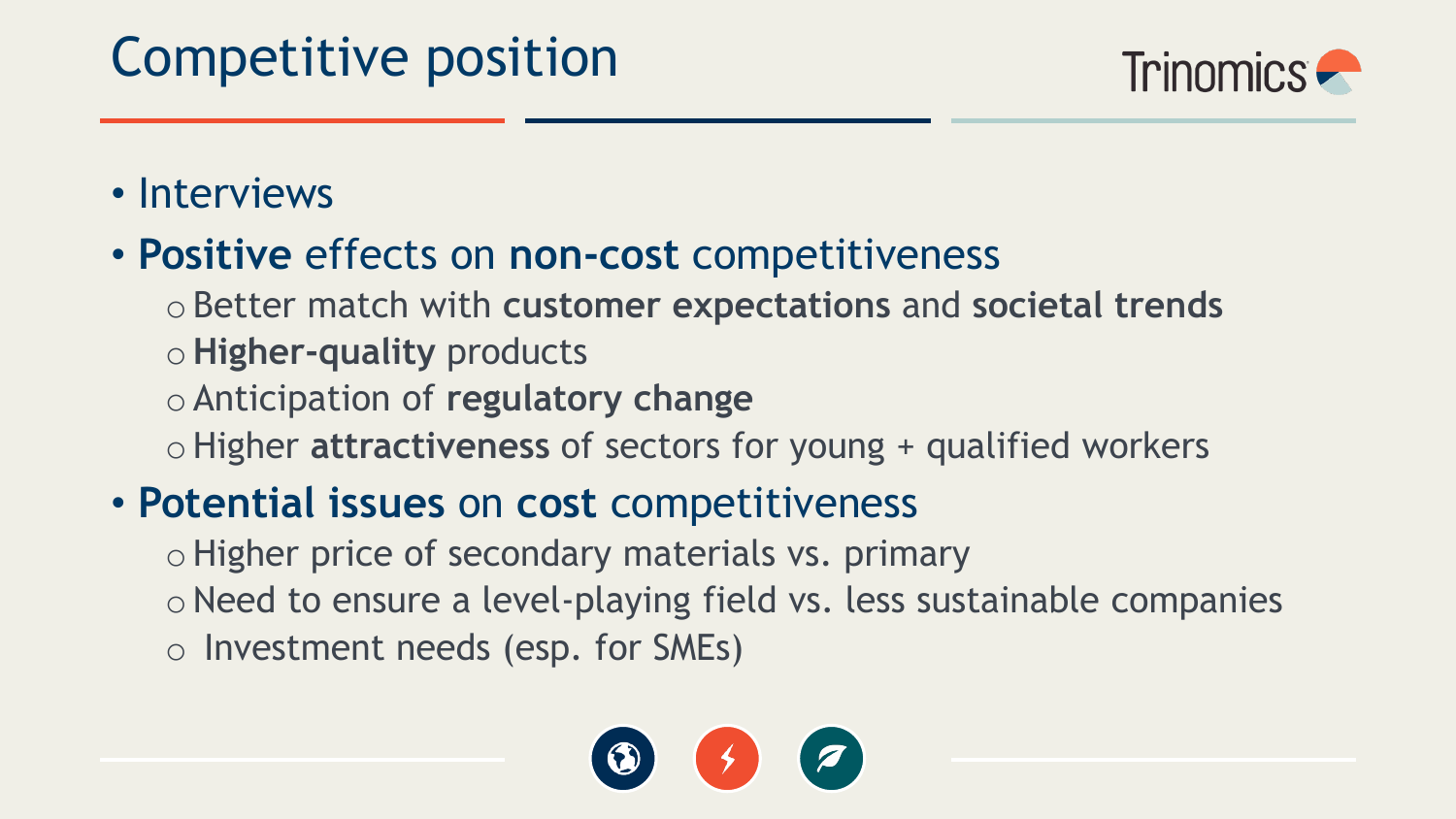![](_page_17_Picture_0.jpeg)

## Impacts on qualifications & skills, forms & organisation of work, health & safety

![](_page_17_Picture_2.jpeg)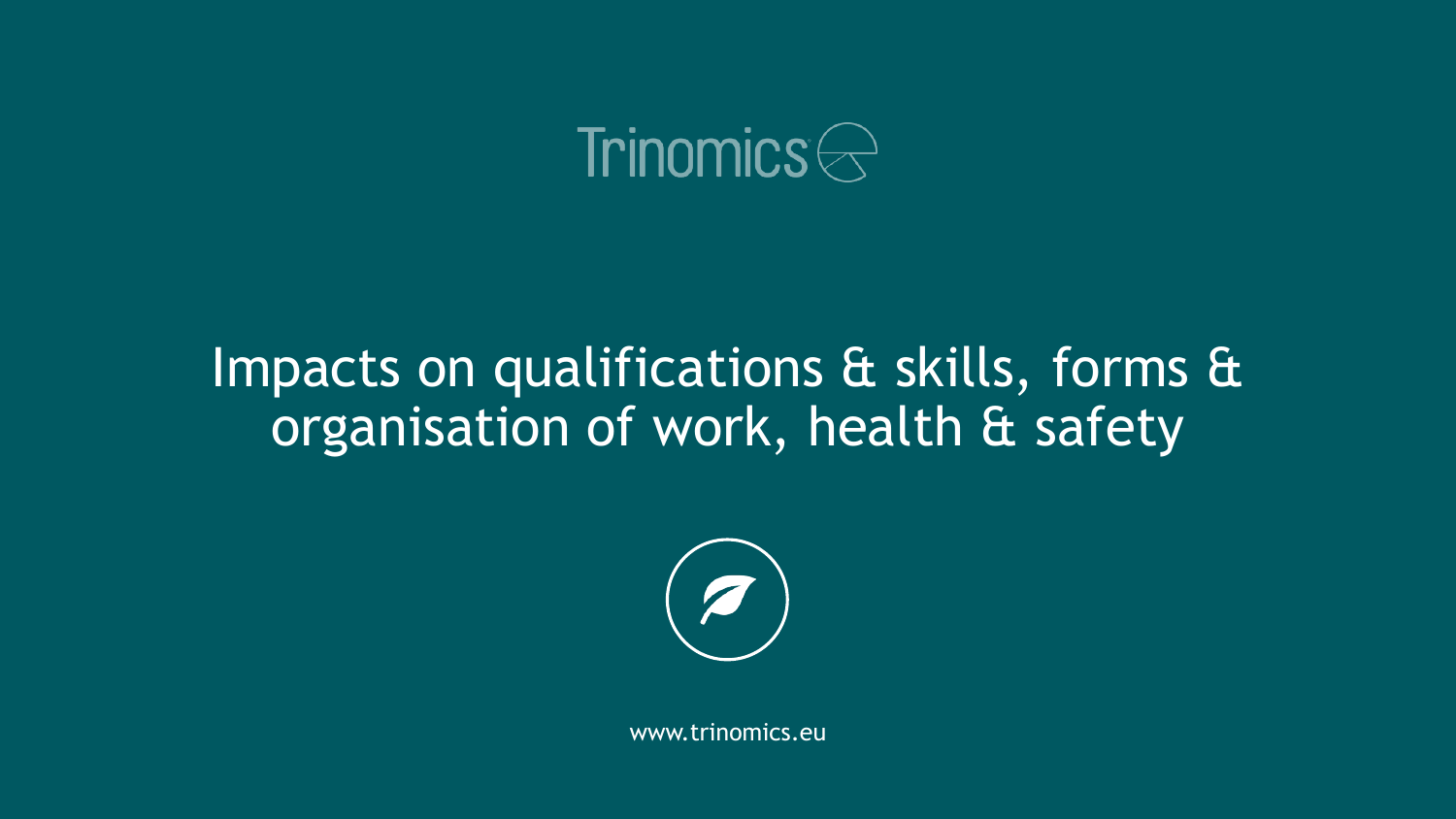![](_page_18_Picture_1.jpeg)

- Convergent studies + interviews
- **Higher** requirements:

o Work on irregular input, adaptability (using recycled materials);  $\circ$  Reliability, quality (in design + manufacturing for longer-life products);  $\circ$  Use of complex equipment (automated sorting + recycling);

• Increase in **mid-level** qualifications (repair, maintenance)

![](_page_18_Picture_6.jpeg)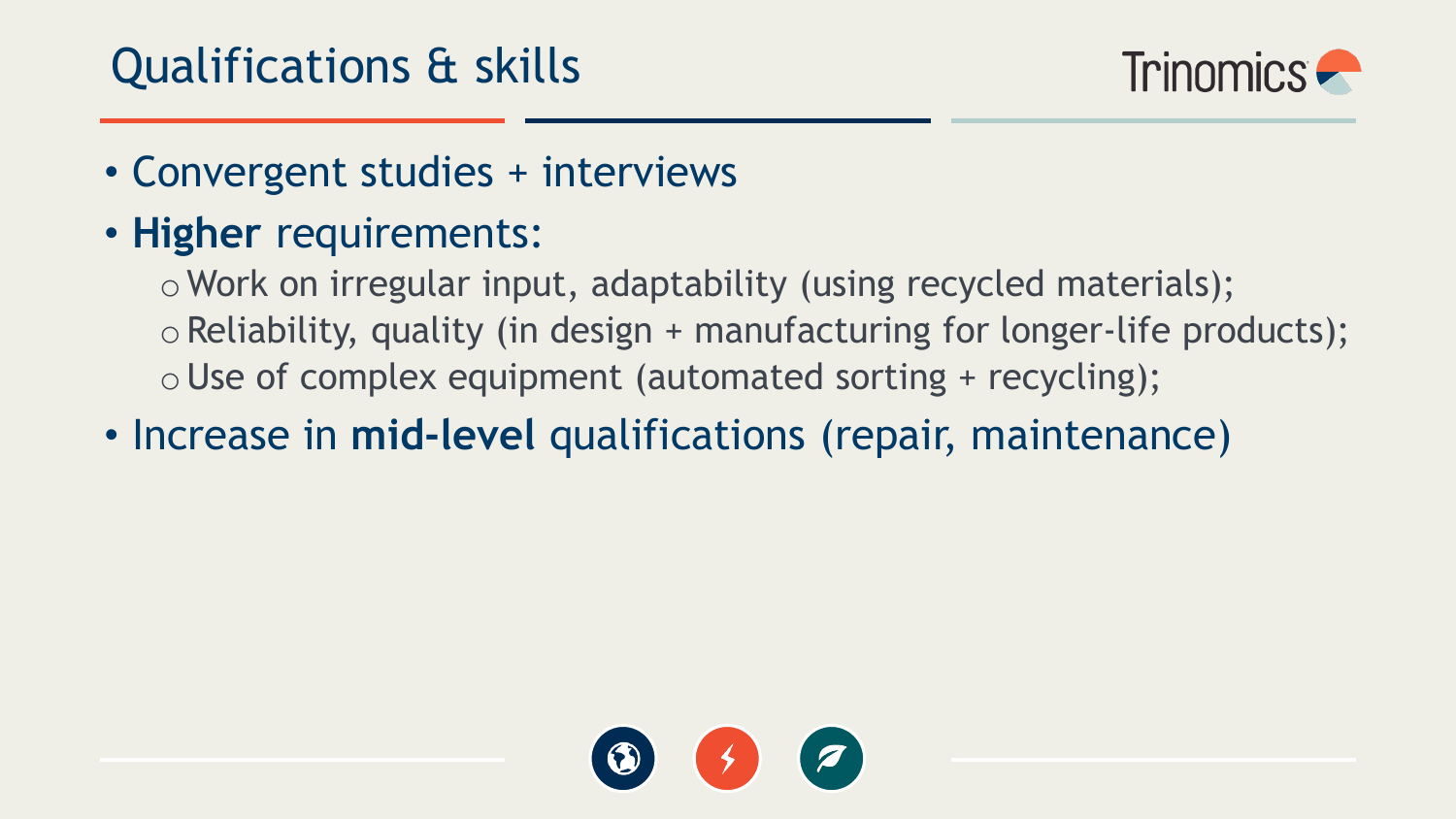![](_page_19_Picture_1.jpeg)

• Work relationships: concerns expressed by **workers**

 $\circ$  Change in economic activity towards circularity => potential change in **applicable collective agreement**

oRequest by workers: to be discussed in **Social Dialogue**

- Effects of Circular Economy very dependent on company o**Concerns**:
	- **"sharing" economy**
	- informal economy
	- o**Start-up model** of new, innovative businesses: less familiar with social dialogue

o"Advanced" companies for Circular Economy: also on social dimension

![](_page_19_Picture_10.jpeg)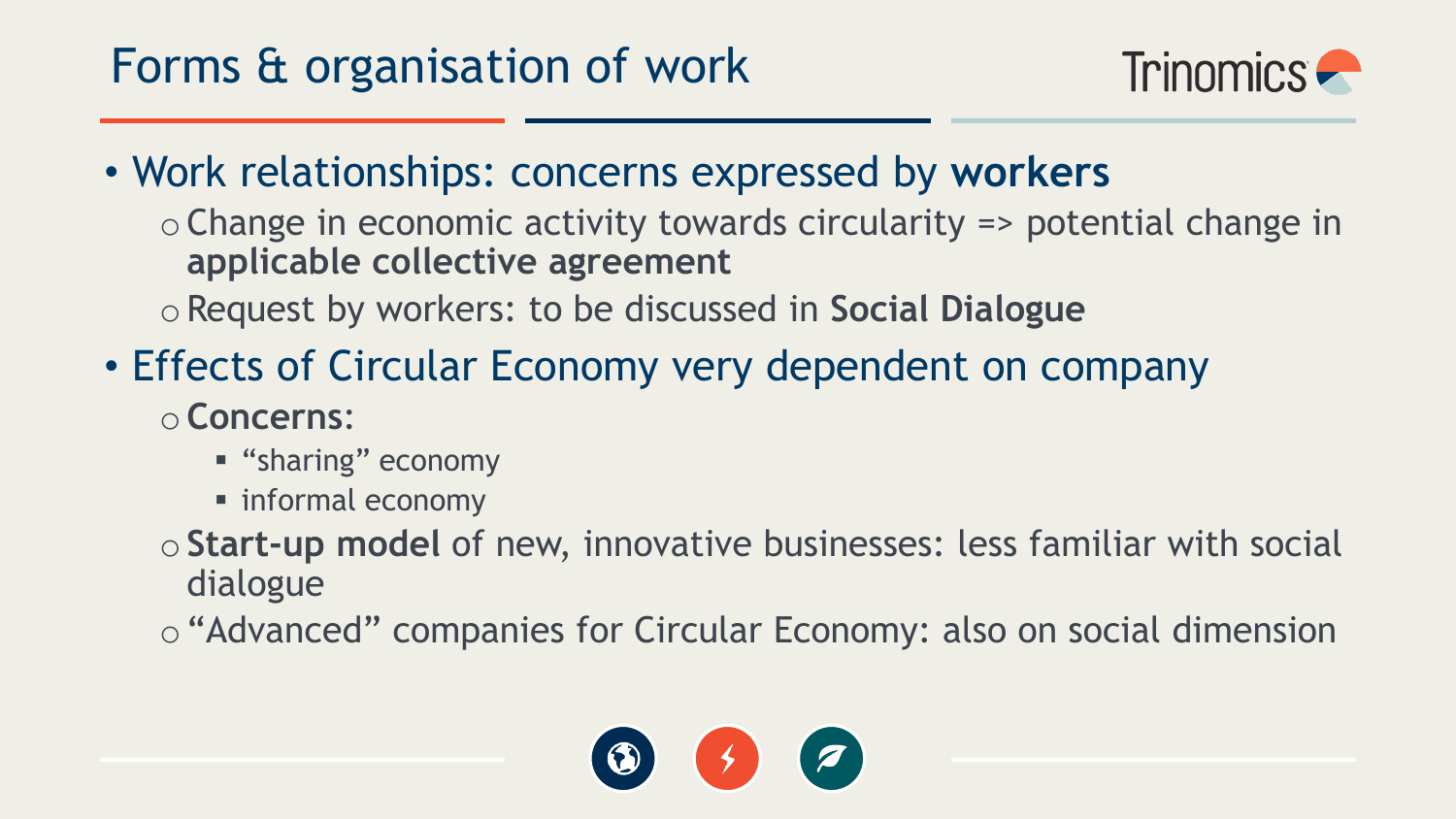![](_page_20_Picture_1.jpeg)

- Convergent studies + interviews
- Handling of **legacy hazardous substances**
- Waste management
- Usage of secondary raw materials (e.g. dust from recovered construction materials)

![](_page_20_Picture_6.jpeg)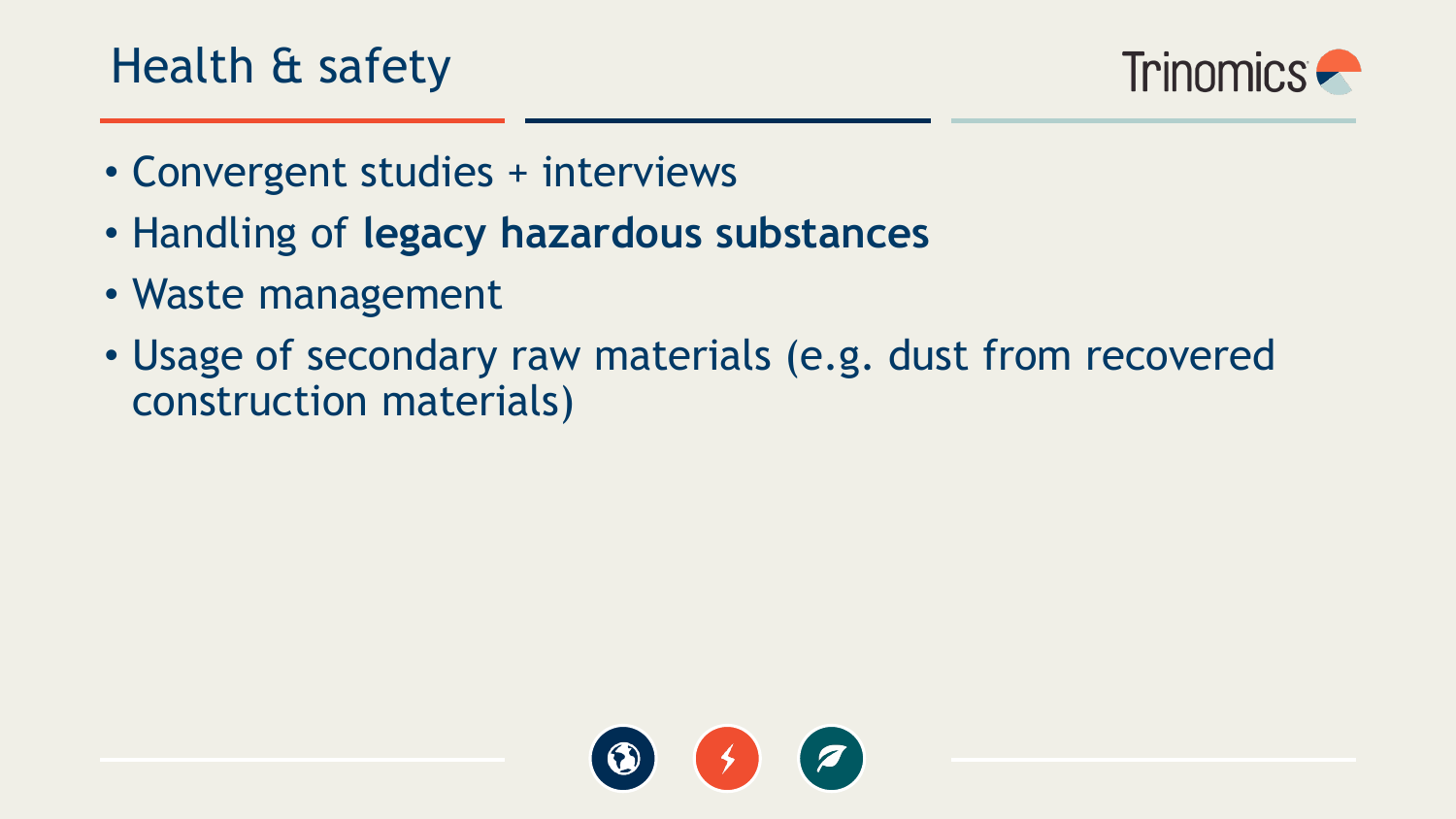![](_page_21_Picture_0.jpeg)

## Case studies

![](_page_21_Picture_2.jpeg)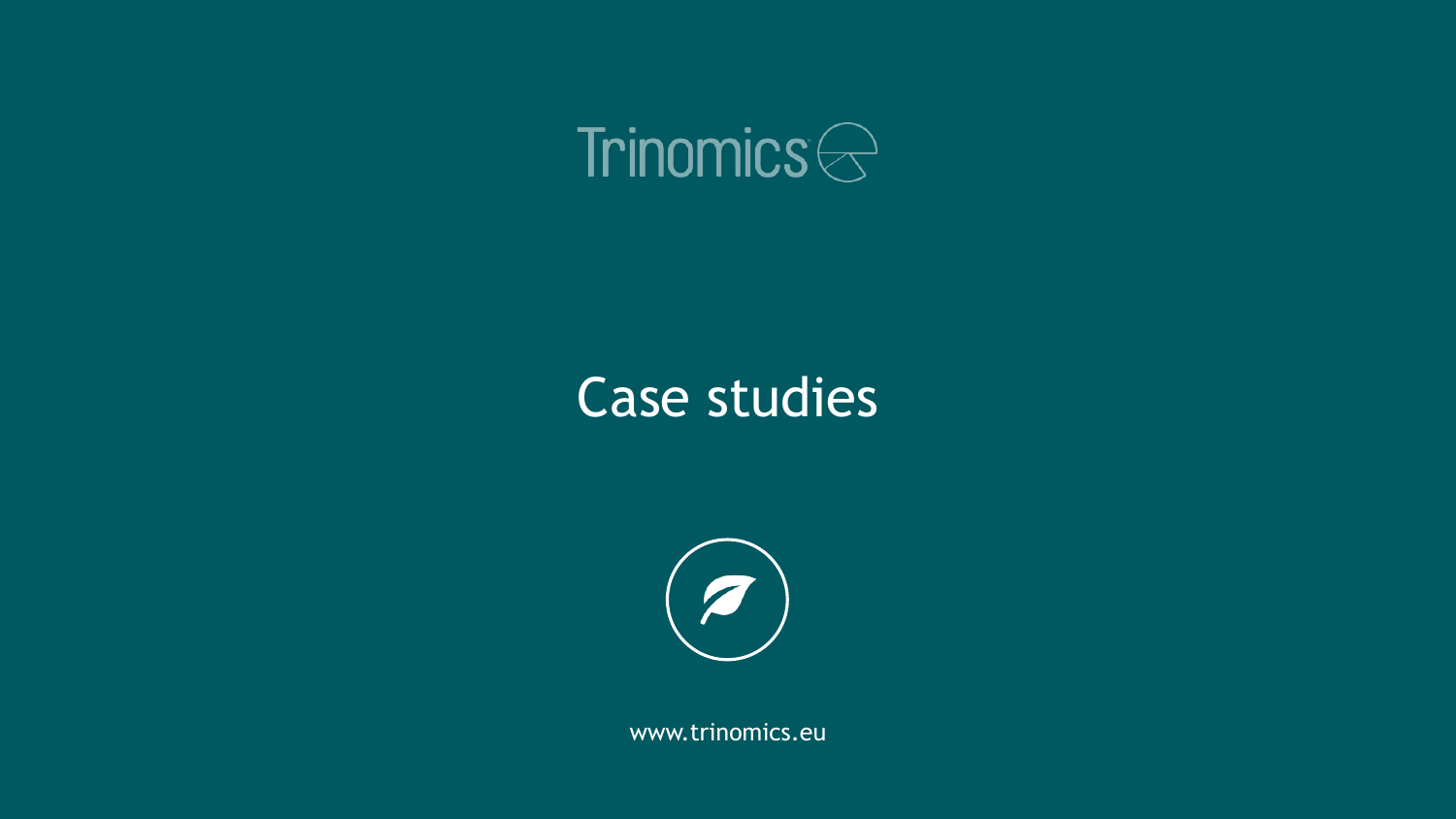![](_page_22_Picture_0.jpeg)

![](_page_22_Picture_1.jpeg)

![](_page_22_Picture_2.jpeg)

- SME
- eco-friendly manufacturing of kraft-paper and tissues
- Transition since 1993 towards low-impact processes
- Increase in work-force. Internalisation of packaging
- Transition at pace compatible with training of workers

![](_page_22_Picture_8.jpeg)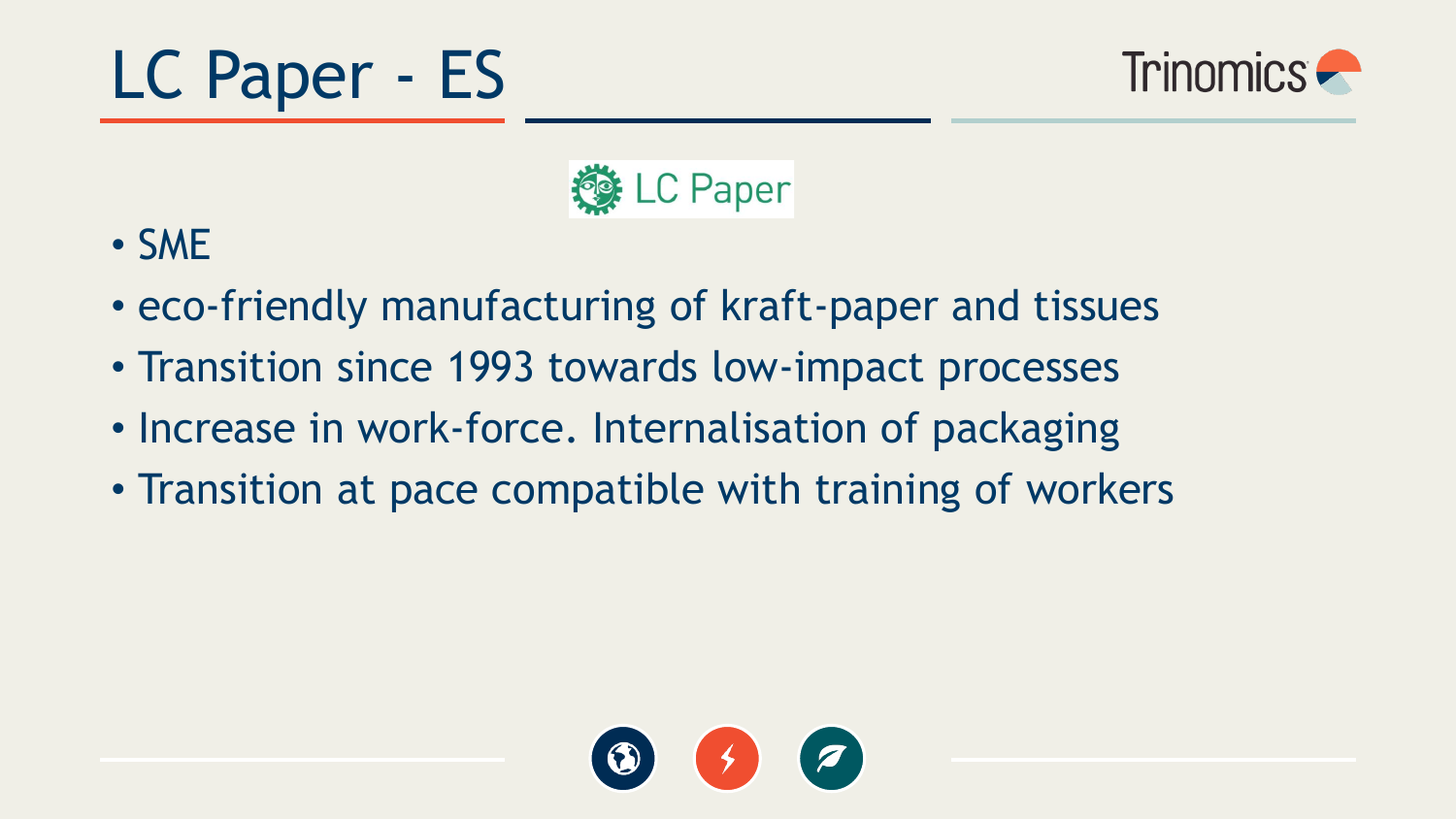# Renault Group - FR

![](_page_23_Picture_1.jpeg)

![](_page_23_Picture_2.jpeg)

- Major car manufacturer
- Conversion of Flins plant (FR) into a "RE-Factory" dedicated to Circular Economy: retrofit, re-energy (batteries), re-start (innovation), recycle
- Large changes in qualifications
- Large training needs
- Disagreements among social partners on inclusiveness of the process

![](_page_23_Picture_8.jpeg)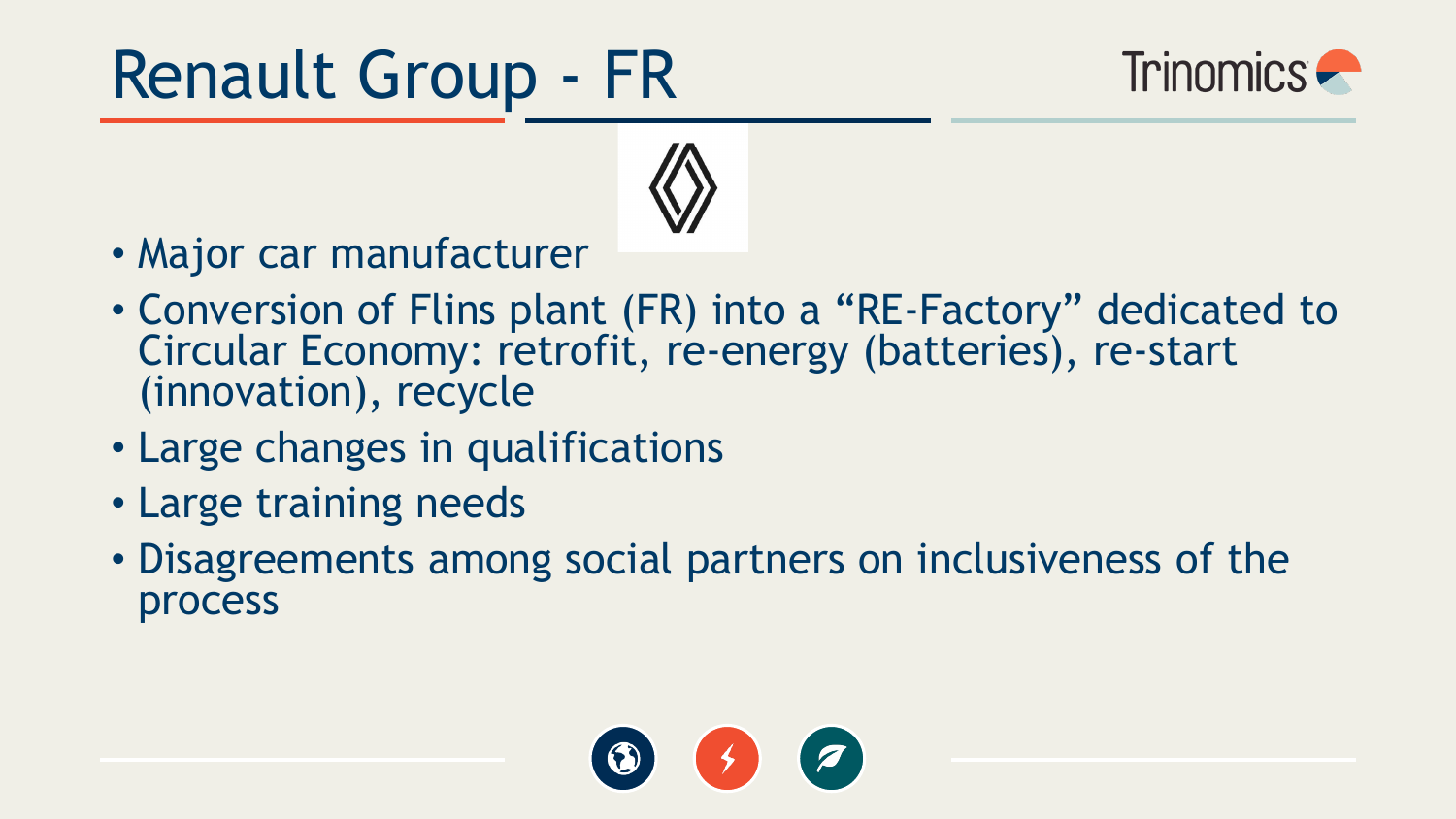# MUD Jeans - NL

![](_page_24_Picture_1.jpeg)

![](_page_24_Picture_2.jpeg)

- SME, start-up
- Design, sub-contracting and supply of jeans under a "rent and lease" model. Price comparable to high-end brand, accepted by eco-conscious clients (niche market)
- Choice of sub-contractor (Tunisia) with good social and health & safety credentials
- Removes harmful processes (sand-blasting) and usage of worker-friendly technologies (dry indigo, laser treatment)

![](_page_24_Picture_7.jpeg)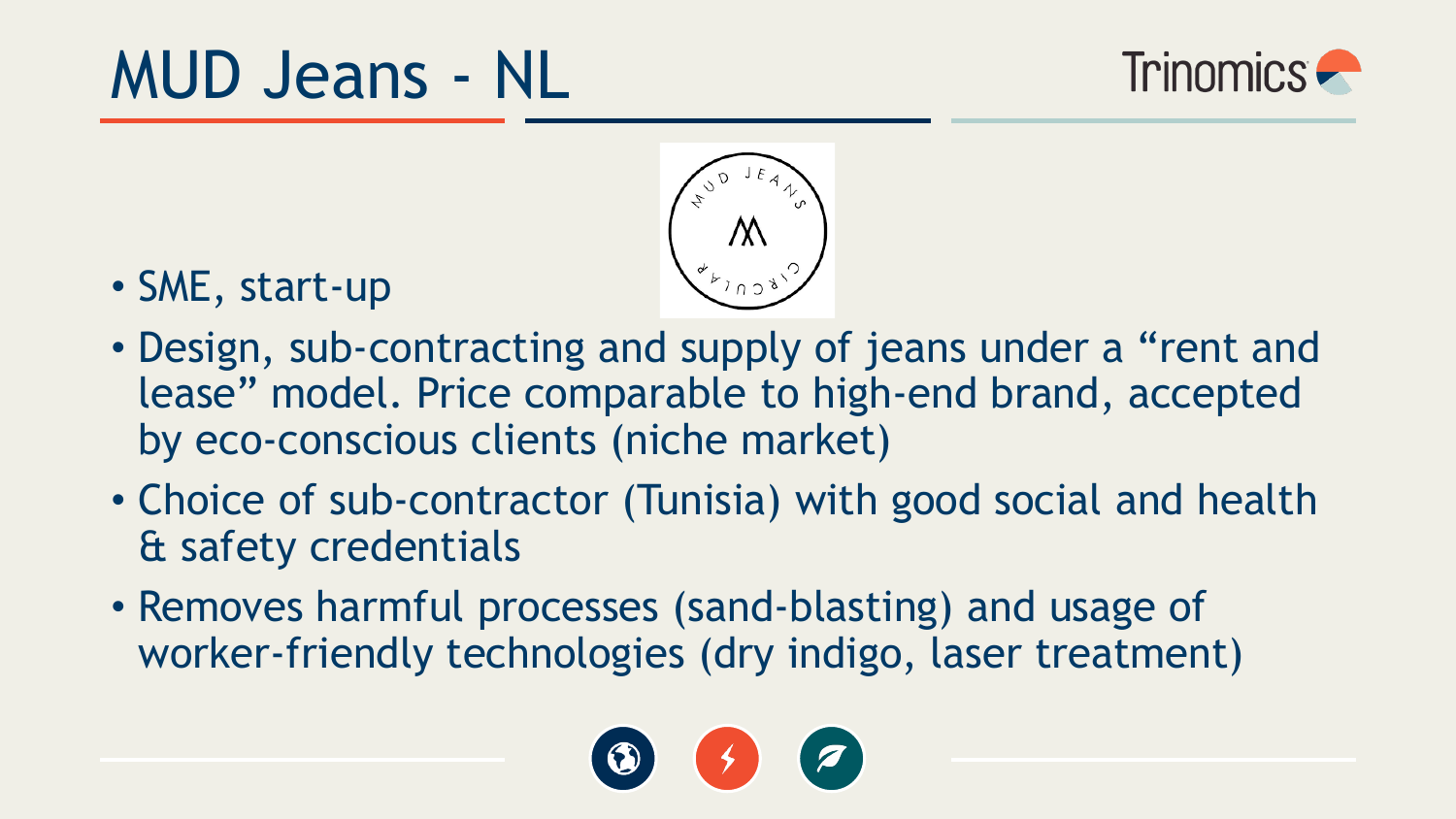![](_page_25_Picture_0.jpeg)

![](_page_25_Picture_1.jpeg)

![](_page_25_Picture_2.jpeg)

- Large multinational
- Chemical recycling of plastics
- Pilot project led with whole value chain
- Same process used for primary (naphtha) and secondary (pyrolysis oil) raw material
- Very low impact on labour

![](_page_25_Picture_8.jpeg)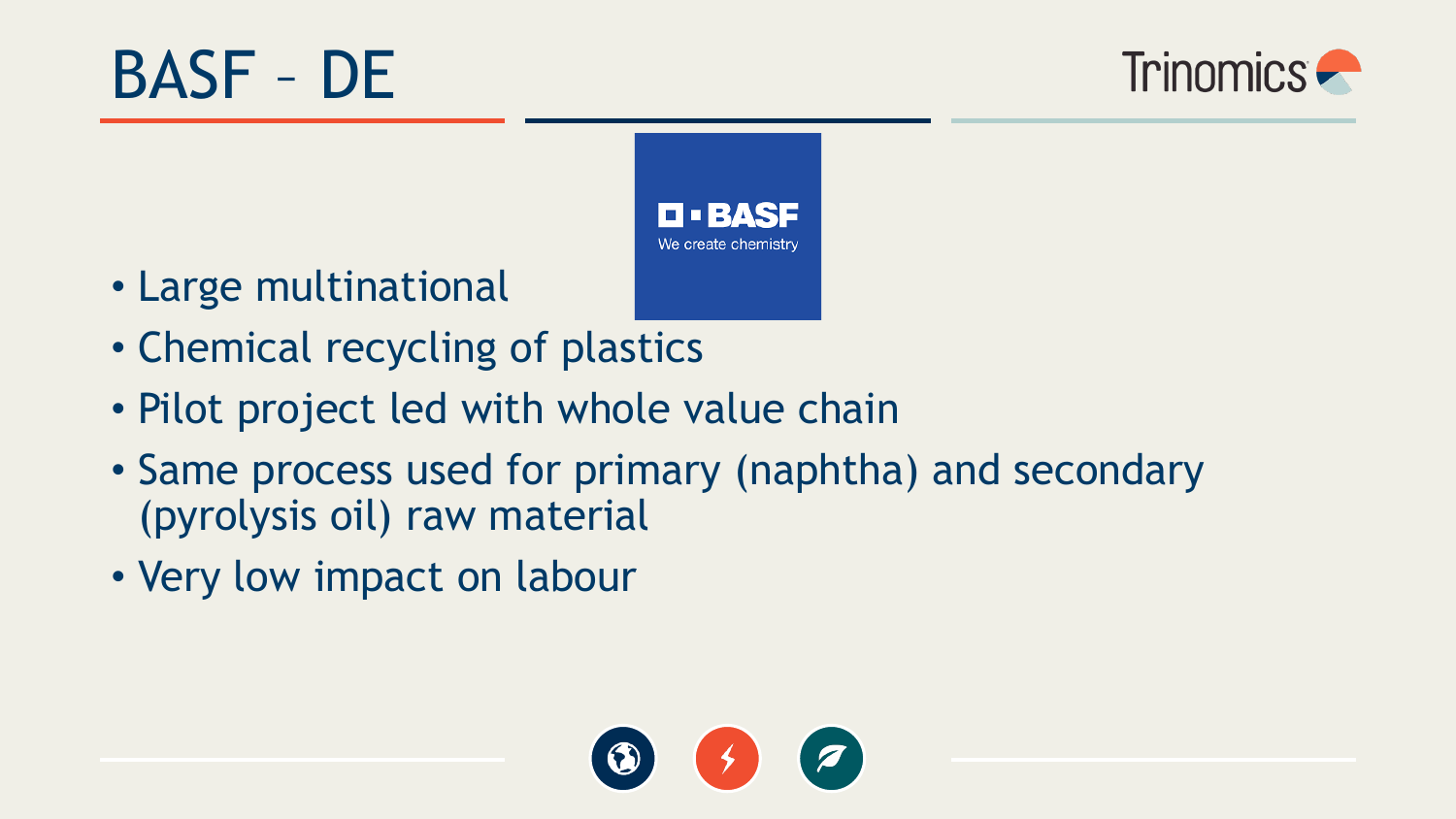# Saint-Gobain - FR

![](_page_26_Picture_1.jpeg)

![](_page_26_Picture_2.jpeg)

- Large multinational
- Recycling of plaster plates
- Complete value chain created for collection + processing of used products (170 collection sites in FR)
- Increased competitiveness (sustainability labels for buildings)
- Evolution in skills needed (less controlled raw material)
- Health & safety issue being monitored: dust

![](_page_26_Picture_9.jpeg)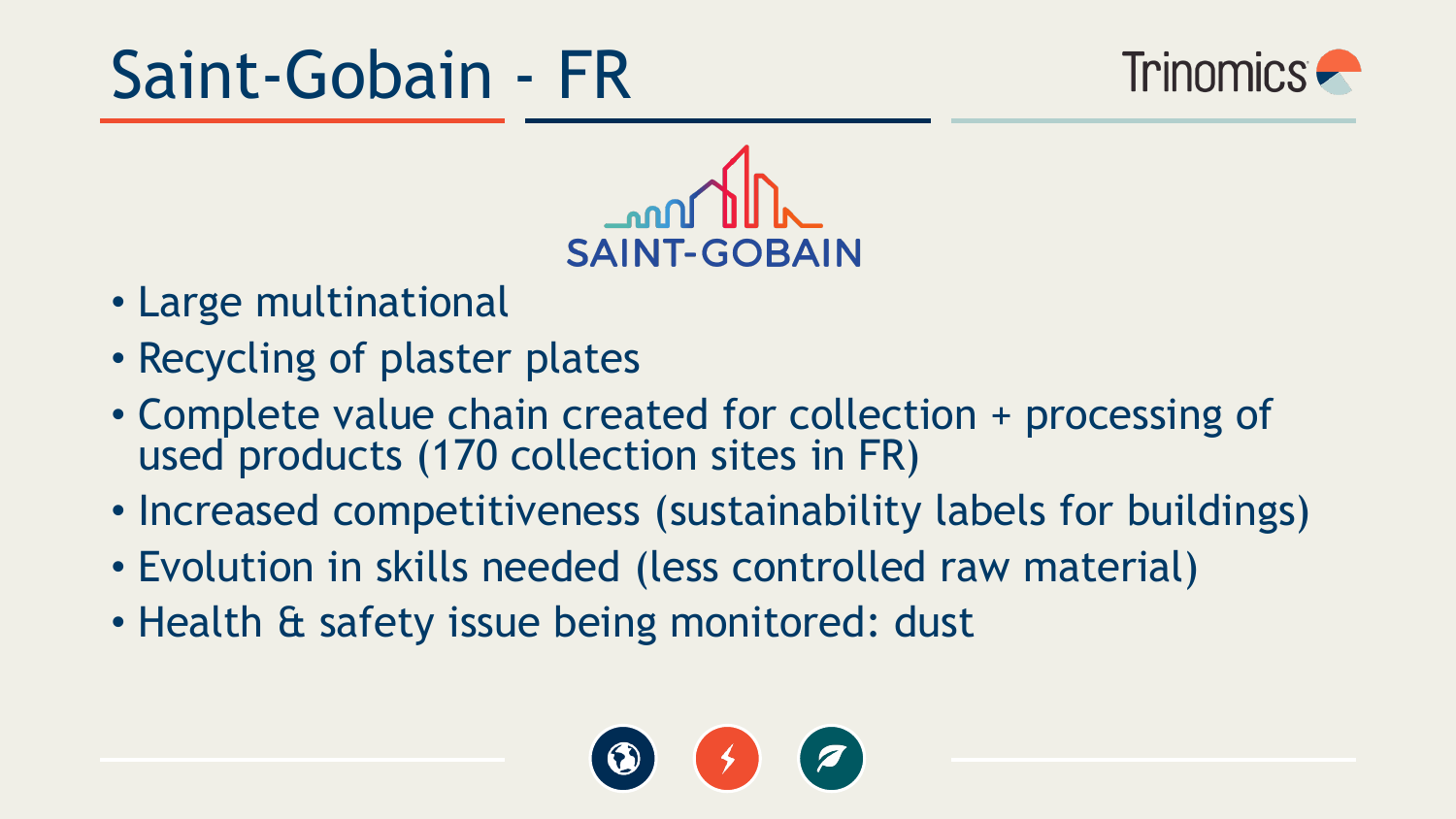# Abfallwirtschaftsbetrieb München (AWM Munich) – DE

![](_page_27_Picture_1.jpeg)

![](_page_27_Picture_2.jpeg)

- Service of General Interest
- Waste management
- Composting, recycling, sale of second-hand items
- Rise in skills anticipated for recovery, reuse and repair

![](_page_27_Picture_7.jpeg)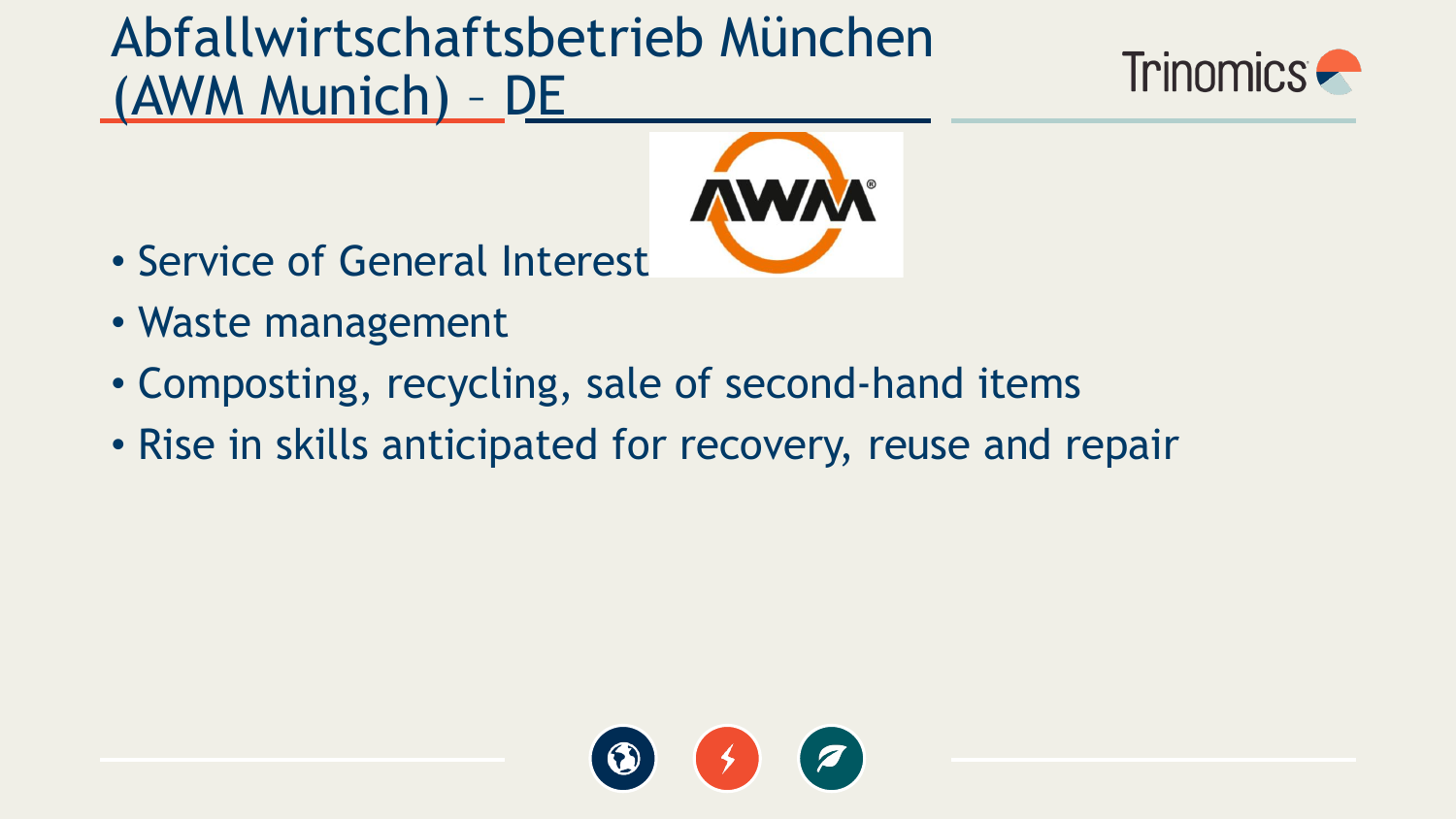![](_page_28_Picture_0.jpeg)

## General conclusion

![](_page_28_Picture_2.jpeg)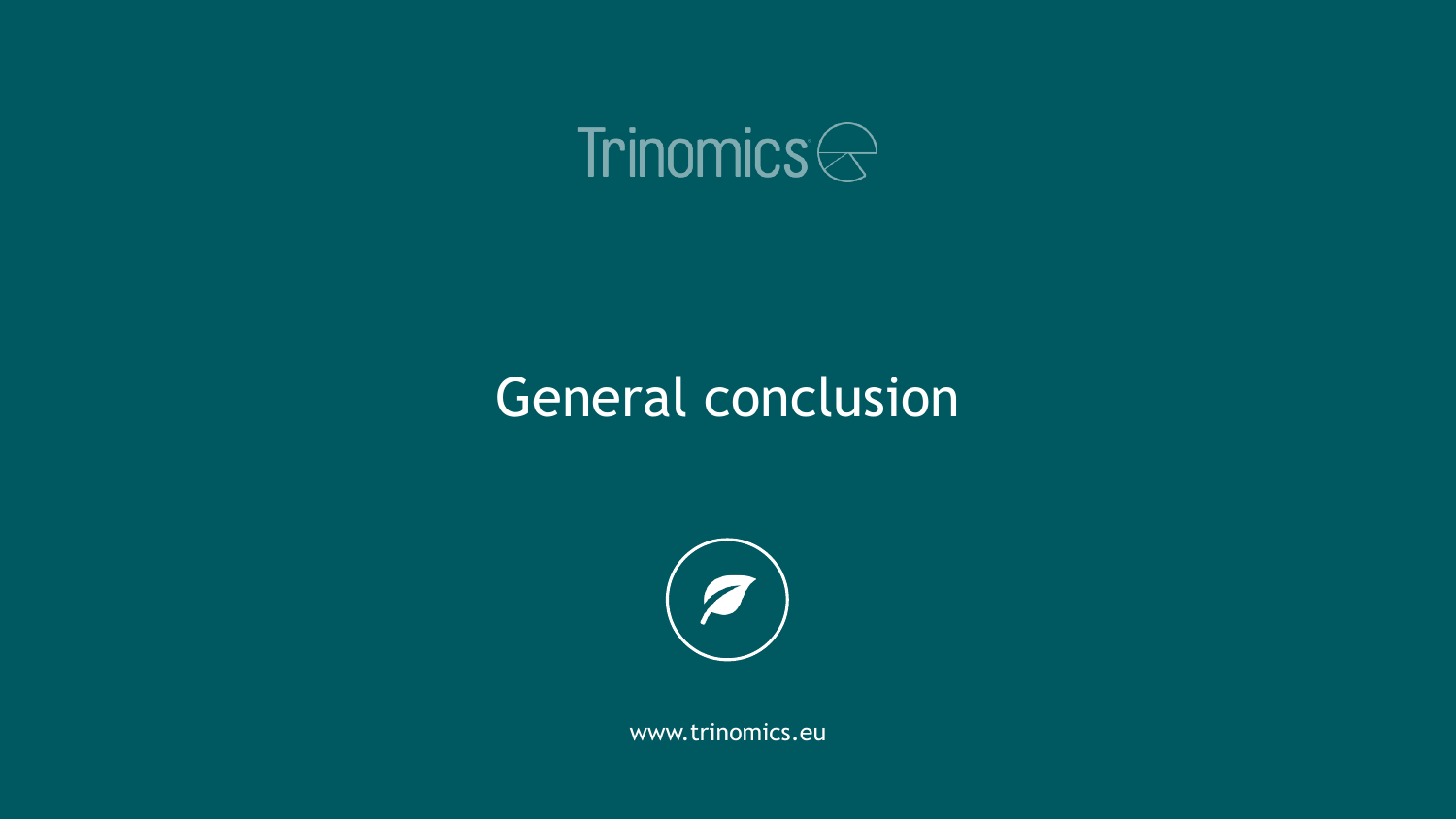![](_page_29_Picture_1.jpeg)

- Very strong environmental and climate rationale
- Emerging phenomenon, some front-runners
- Employment consequences currently foreseen as moderate, and positive
- Differentiation per sector
- Increases in skills & qualification
- Possible changes in applicable collective agreement
- Need for anticipation of change + social dialogue!

![](_page_29_Picture_9.jpeg)